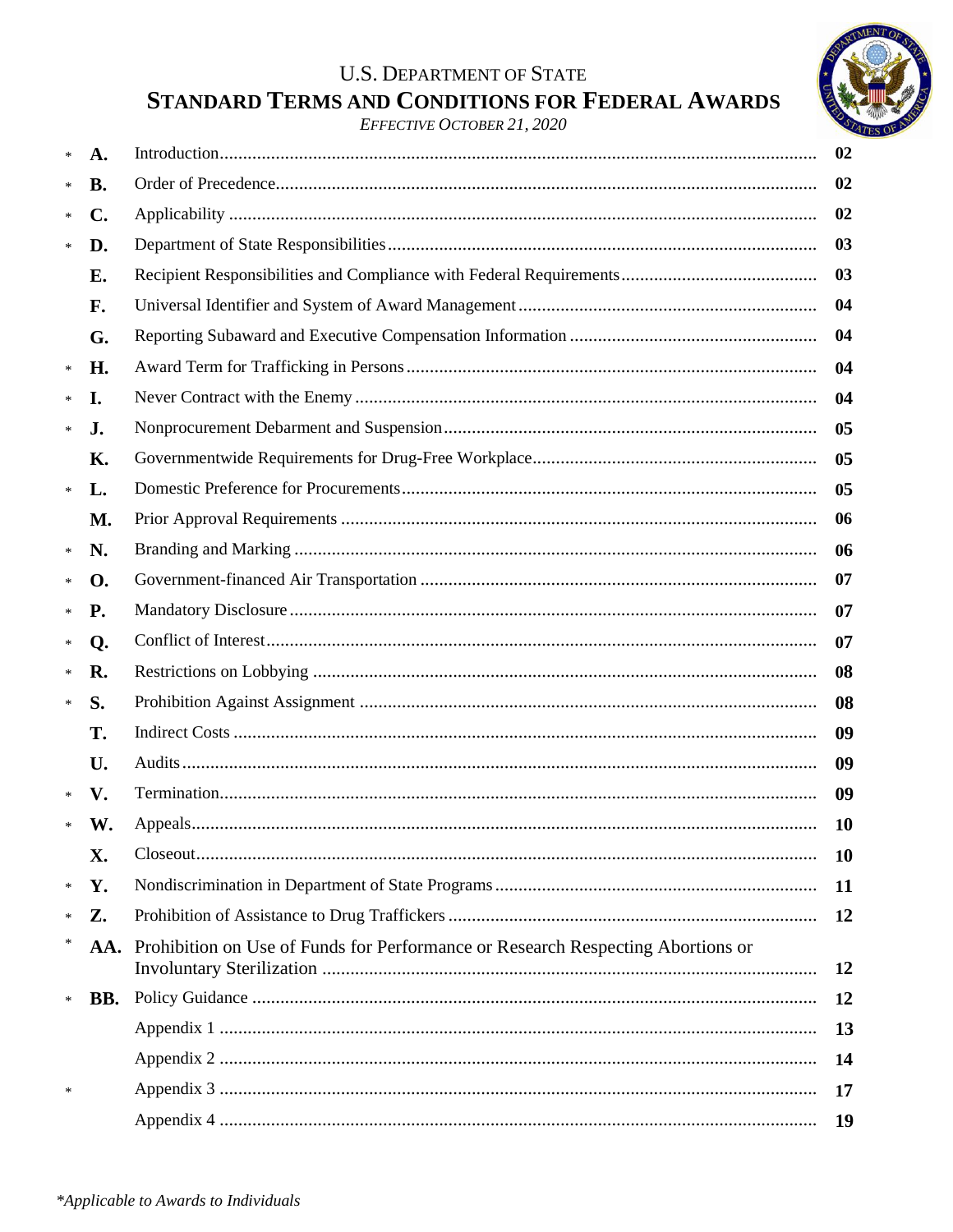# <span id="page-1-0"></span>**A. INTRODUCTION**

These Standard Terms and Conditions for Federal Awards outline the Department of State's mandatory award terms as required by [Title 2—Grants and Agreements,](https://www.ecfr.gov/cgi-bin/text-idx?SID=7b9b315e33b8791b6219f9b3e1df69c5&mc=true&node=pt2.1.200&rgn=div5) of the Code of Federal Regulations. Certain applicable Federal administrative standards are incorporated by reference. Electronic copies containing the complete text of the Code of Federal Regulations are available at [https://www.ecfr.gov.](https://www.ecfr.gov/cgi-bin/ECFR?SID=fa1e524aebcc229c10650af1f45d4c72&mc=true&page=browse)

The recipient shall provide the principal investigator(s) or project director(s) with a copy of these terms and conditions, including the award provisions, and any subsequent changes to the award. Electronic copies of these Terms and Conditions are publicly available at [https://www.state.gov/about-us-office-of-the-procurement-executive/.](https://www.state.gov/about-us-office-of-the-procurement-executive/)

These term and conditions may be duplicated, copied or otherwise reproduced as appropriate.

#### <span id="page-1-1"></span>**B. ORDER OF PRECEDENCE**

In the event of any inconsistency between provisions of the award, the inconsistency will be resolved by giving precedence in the following order:

- (1) Applicable laws and statutes of the United States, including any specific legislative provisions mandated in the statutory authority for the award.
- (2) Code of Federal Regulations (CFR)
- (3) Standard Terms and Conditions
- (4) Award Provisions
- (5) Other award documents and attachments

## <span id="page-1-2"></span>**C. APPLICABILITY**

| <b>Organization Type</b>                                                                                                                                 | <b>Applicable Administrative Requirements</b>                                                                    |
|----------------------------------------------------------------------------------------------------------------------------------------------------------|------------------------------------------------------------------------------------------------------------------|
| Domestic Non-federal entity (including state,<br>local government, Indian tribe, institution of<br>higher education (IHE), or nonprofit<br>organization) | 2 CFR 200: Subparts A through F<br>$\bullet$<br>2 CFR 600 & 601<br>$\bullet$                                     |
| Foreign Non-Profit Organization                                                                                                                          | 2 CFR 200: Subparts A through E<br>2 CFR 600 & 601<br>$\bullet$                                                  |
| Domestic & Foreign For-Profit Organization                                                                                                               | 2 CFR 200: Subparts A through D<br>$\bullet$<br>2 CFR 600 & 601<br>$\bullet$<br>48 CFR Part 30 & 31<br>$\bullet$ |
| Individuals                                                                                                                                              | None                                                                                                             |
| <b>Foreign Public Entities</b><br>(Including Public International Organizations)                                                                         | None                                                                                                             |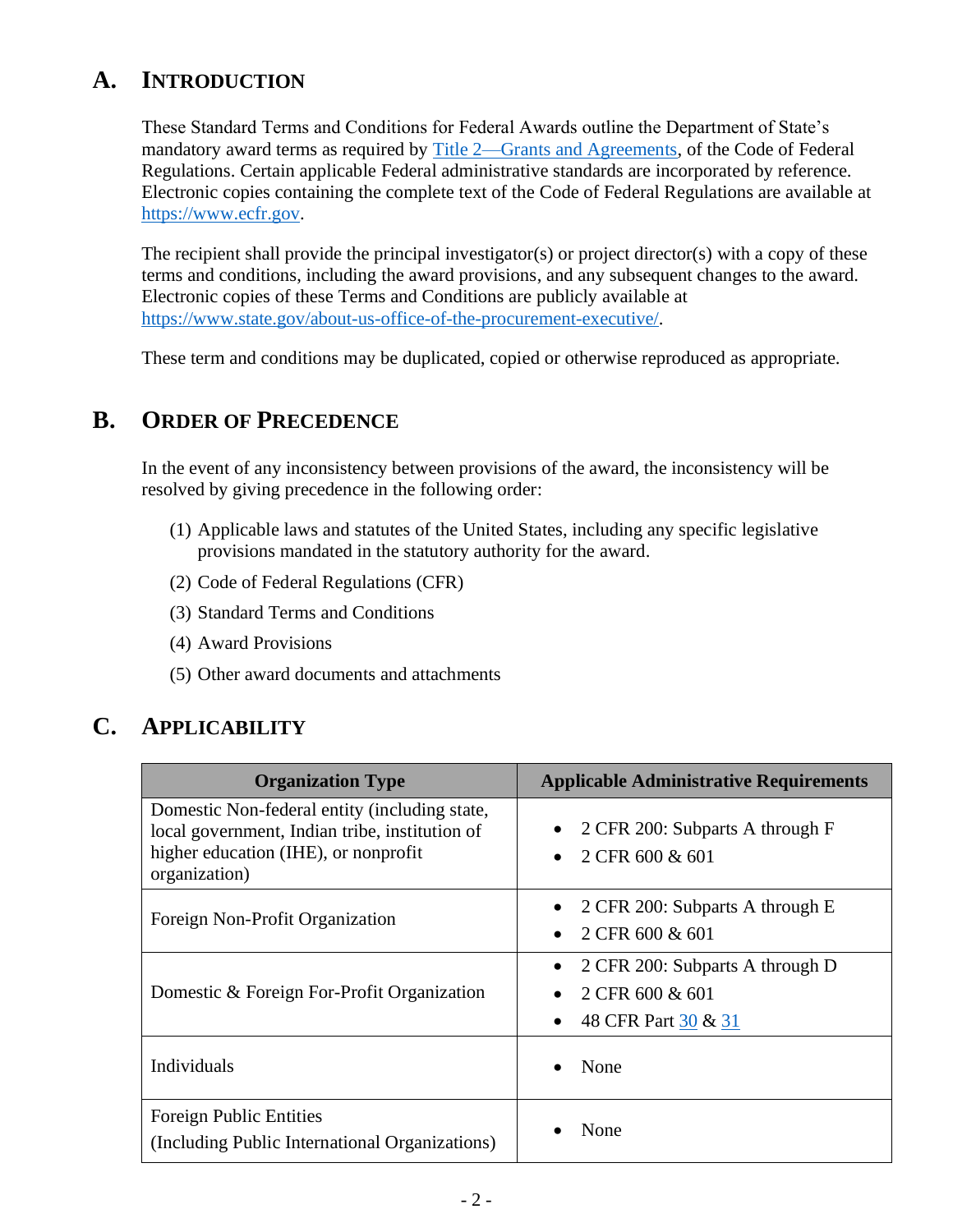## <span id="page-2-0"></span>**D. DEPARTMENT OF STATE RESPONSIBILITIES**

The Department of State (hereinafter referred to as the Department) has overall responsibility for Department-funded awards, including providing oversight for technical, programmatic, financial and administrative performance.

#### Grants Officer (GO):

Authorized by a warrant issued by the Department's Procurement Executive, the GO is responsible for all actions on behalf of the Department, including entering into, amending, or terminating the award. In addition, the GO is responsible for the administrative coordination and liaison with the recipient. The GO is the only person authorized to approve changes to any of the requirements in the award.

#### Grants Officer Representative (GOR):

In accordance with Department policy, the GO is responsible for all aspects of the award, but may designate technically qualified personnel to join in the administration of grants. The GOR is delegated by the GO and responsible for the programmatic, technical, and/or scientific aspects of the award. The recipient should direct all correspondence related to programmatic and budgetary issues to both the GO and GOR.

## <span id="page-2-1"></span>**E. RECIPIENT RESPONSIBILITIES AND COMPLIANCE WITH FEDERAL REQUIREMENTS**

The recipient is responsible for notifying the Department of any significant problems relating to the administrative, programmatic or financial aspects of the award.

The recipient has full responsibility for the management of the project or activity supported under the award and for adherence to Federal regulations, the award provisions, and these terms and conditions. Although the recipient is encouraged to seek the advice and opinion of the GO and/or the GOR on special problems that may arise, such advice does not diminish the recipient's responsibility for making prudent and sound administrative judgments under the circumstances prevailing at the time the decision was made and should not imply that the responsibility for operating decisions has shifted to the Department.

In addition to the requirements specified in [2 CFR 200.331,](https://www.ecfr.gov/cgi-bin/text-idx?SID=7d0a7a4006e39239155130408be37d32&mc=true&node=se2.1.200_1331&rgn=div8) these terms and conditions flow down to all subrecipients and must be included in the recipient's subaward instrument. Depending on the type of entity, all subrecipients and subcontractors are subject to the Federal regulations specified in provision *C–Applicability* of these terms and conditions.

Nothing in this provision alters the recipient's responsibility for conduct of the project and compliance with all applicable laws and regulations.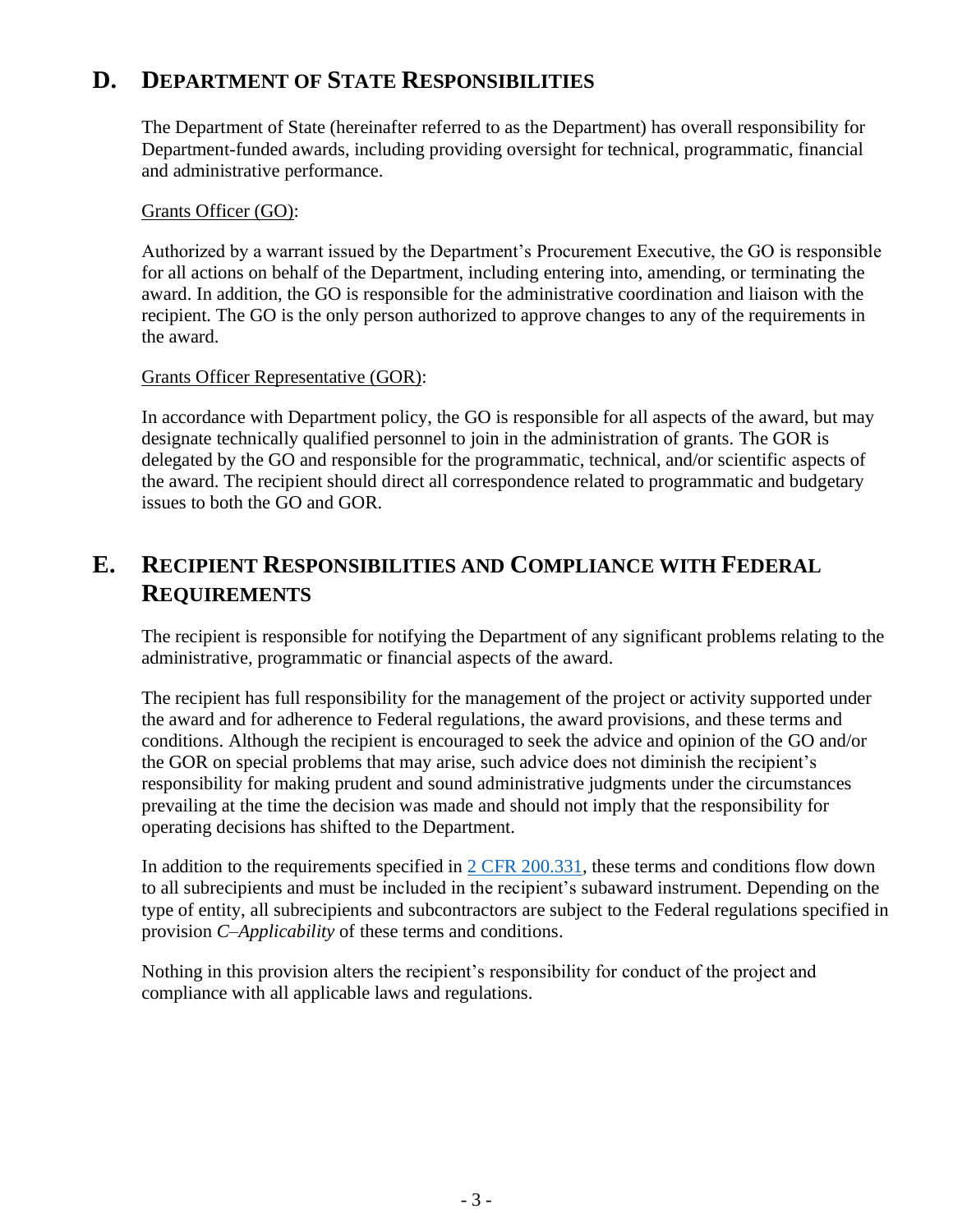#### <span id="page-3-0"></span>**F. UNIVERSAL IDENTIFIER AND SYSTEM OF AWARD MANAGEMENT**

In compliance with  $2$  CFR 25.220, the Department has adopted the Award term—System for Award Management and Universal Identifier Requirements. The full text of this award term is included as [Appendix 1](#page-12-0) to these terms and conditions.

# <span id="page-3-1"></span>**G. REPORTING SUBAWARD AND EXECUTIVE COMPENSATION INFORMATION**

In compliance with [2 CFR 170.220,](https://www.ecfr.gov/cgi-bin/text-idx?SID=d7f352fb4b2990a73a5255aeb0b16414&mc=true&node=20200813y1.49) the Department has adopted the Award term—Reporting Subawards and Executive Compensation. The full text of this award terms is included as [Appendix](#page-13-0)  [2](#page-13-0) to these terms and conditions.

Awards that are deemed "sensitive" and therefore do not require Federal Funding Accountability and Transparency Act (FFATA) reporting will be designated in the award provisions stating that the award is not subject to the FFATA subaward reporting requirements as outlined in the Office of Management and Budgets (OMB) guidance issued August 27, 2010.

## <span id="page-3-2"></span>**H. AWARD TERM FOR TRAFFICKING IN PERSONS**

In compliance with [2 CFR 175.15\(a\),](https://www.ecfr.gov/cgi-bin/text-idx?SID=d7f352fb4b2990a73a5255aeb0b16414&mc=true&node=pt2.1.175&rgn=div5#se2.1.175_115) the Department has adopted the Award term—Trafficking in Persons. The full text of this award term is included as [Appendix 3](#page-16-0) to these terms and conditions.

## <span id="page-3-3"></span>**I. NEVER CONTRACT WITH THE ENEMY**

In accordance with [2 CFR 183,](https://www.ecfr.gov/cgi-bin/text-idx?SID=57132d3dd07806ffd289e1296cbb1b99&mc=true&node=20200813y1.60) the following terms apply if the award exceeds \$50,000 and is performed outside the United States, including U.S. territories, and is in support of a contingency operation in which members of the Armed Forces are actively engaged in hostilities. It does not apply to the authorized intelligence or law enforcement activities of the Federal Government.

- I. Prohibition on Providing Funds to the Enemy
	- A. The recipient must—
		- 1. Exercise due diligence to ensure that none of the funds, including supplies and services, received under this grant or cooperative agreement are provided directly or indirectly (including through subawards or contracts) to a person or entity who is actively opposing the United States or coalition forces involved in a contingency operation in which members of the Armed Forces are actively engaged in hostilities, which must be completed through [2 CFR](https://www.ecfr.gov/cgi-bin/text-idx?SID=f21b9ee20d5d4417e5153e52fba57a2b&mc=true&node=pt2.1.180&rgn=div5#se2.1.180_1300)  [180.300](https://www.ecfr.gov/cgi-bin/text-idx?SID=f21b9ee20d5d4417e5153e52fba57a2b&mc=true&node=pt2.1.180&rgn=div5#se2.1.180_1300) prior to issuing a subaward or contract and;
		- 2. Terminate or void in whole or in part any subaward or contract with a person or entity listed in SAM as a prohibited or restricted source pursuant to subtitle E of Title VIII of the NDAA for FY 2015, unless the Department of State provides written approval to continue the subaward or contract.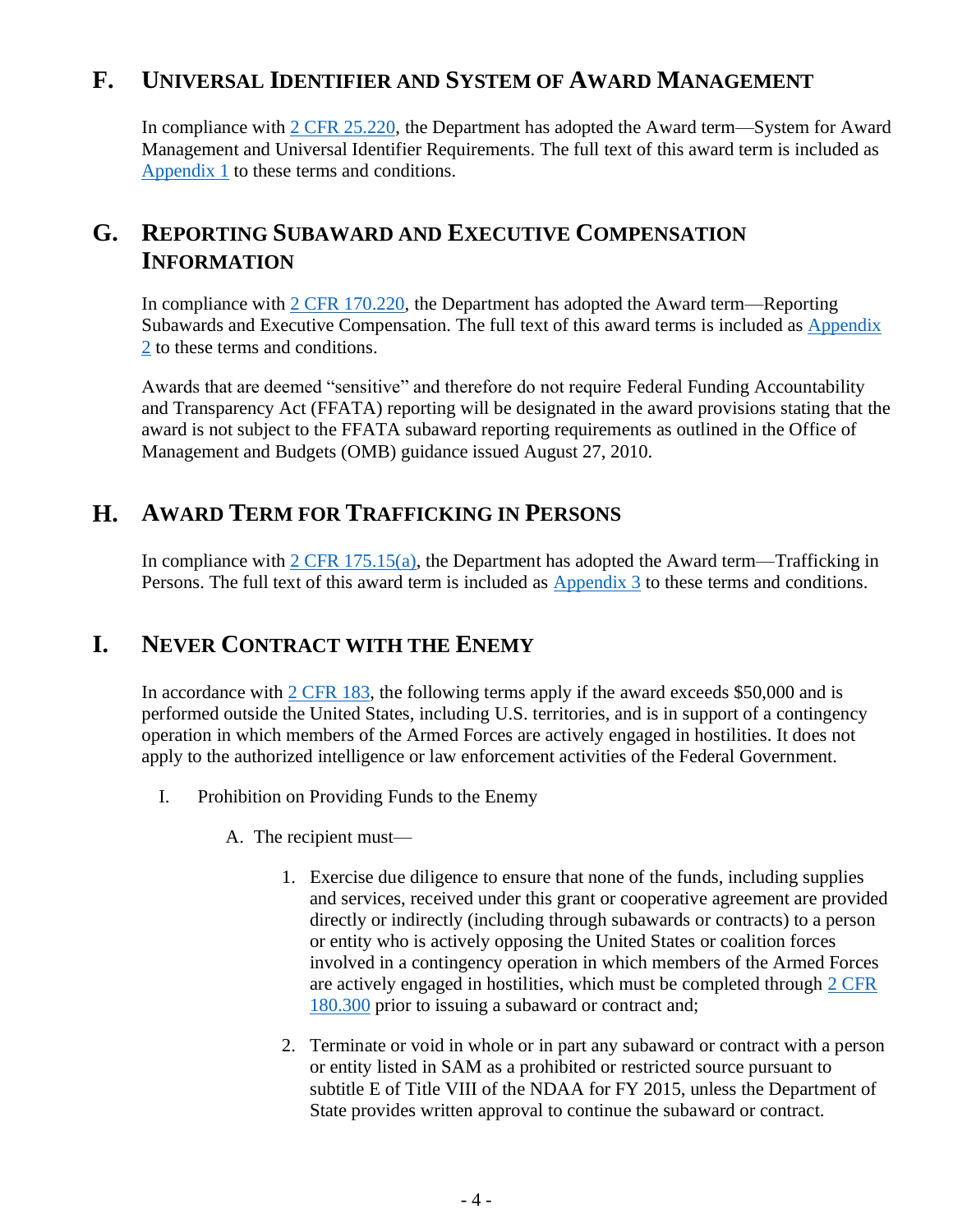- B. The recipient may include the substance of this clause, including paragraph (A) of this clause, in subawards under this grant or cooperative agreement that have an estimated value over \$50,000 and will be performed outside the United States, including its outlying areas.
- C. The Department of State has the authority to terminate or void this grant or cooperative agreement, in whole or in part, if the Department becomes aware that the recipient failed to exercise due diligence as required by paragraph (A) of this clause or if the Department becomes aware that any funds received under this grant or cooperative agreement have been provided directly or indirectly to a person or entity who is actively opposing coalition forces involved in a contingency operation in which members of the Armed Forces are actively engaged in hostilities.
- II. Additional Access to Recipient Records
	- A. In addition to any other existing examination-of-records authority, the Federal Government is authorized to examine any records of the recipient and its subawards or contracts to the extent necessary to ensure that funds, including supplies and services, available under this grant or cooperative agreement are not provided, directly or indirectly, to a person or entity that is actively opposing United States or coalition forces involved in a contingency operation in which members of the Armed Forces are actively engaged in hostilities, except for awards awarded by the Department of Defense on or before Dec 19, 2017 that will be performed in the United States Central Command (USCENTCOM) theater of operations.
	- B. The substance of this clause, including this paragraph (B), is required to be included in subawards or contracts under this grant or cooperative agreement that have an estimated value over \$50,000 and will be performed outside the United States, including its outlying areas.

#### <span id="page-4-0"></span>**J. NONPROCUREMENT DEBARMENT AND SUSPENSION**

In compliance with [2 CFR 180.20,](https://www.ecfr.gov/cgi-bin/text-idx?SID=d7f352fb4b2990a73a5255aeb0b16414&mc=true&node=pt2.1.180&rgn=div5#se2.1.180_120) the Department has adopted the OMB guidance in subparts A through I of [2 CFR 180](https://www.ecfr.gov/cgi-bin/text-idx?SID=d7f352fb4b2990a73a5255aeb0b16414&mc=true&node=pt2.1.180&rgn=div5) (and as supplemented by [2 CFR 601\)](https://www.ecfr.gov/cgi-bin/text-idx?SID=01b07c83b6d1fadd72ff347724ea6915&mc=true&node=pt2.1.601&rgn=div5), as the Department's policy and procedures for nonprocurement debarment and suspension.

#### <span id="page-4-1"></span>**K. GOVERNMENTWIDE REQUIREMENTS FOR DRUG-FREE WORKPLACE**

In compliance with [2 CFR 182.20,](https://www.ecfr.gov/cgi-bin/text-idx?SID=d7f352fb4b2990a73a5255aeb0b16414&mc=true&node=pt2.1.182&rgn=div5#se2.1.182_120) the Department has adopted the OMB guidance in subparts A through F of  $2$  CFR 182 (and as supplemented by  $22$  CFR 133), as the Department's policies and procedures for the drug-free workplace requirements.

#### <span id="page-4-2"></span>**L. DOMESTIC PREFERENCE FOR PROCUREMENTS**

In accordance with [2 CFR 200.322,](https://www.federalregister.gov/documents/2020/08/13/2020-17468/guidance-for-grants-and-agreements#sectno-reference-200.322) the recipient should to the greatest extent practicable under the award, provide a preference for the purchase, acquisition, or use of goods, products, or materials produced in the United States (including but not limited to iron, aluminum, steel, cement, and other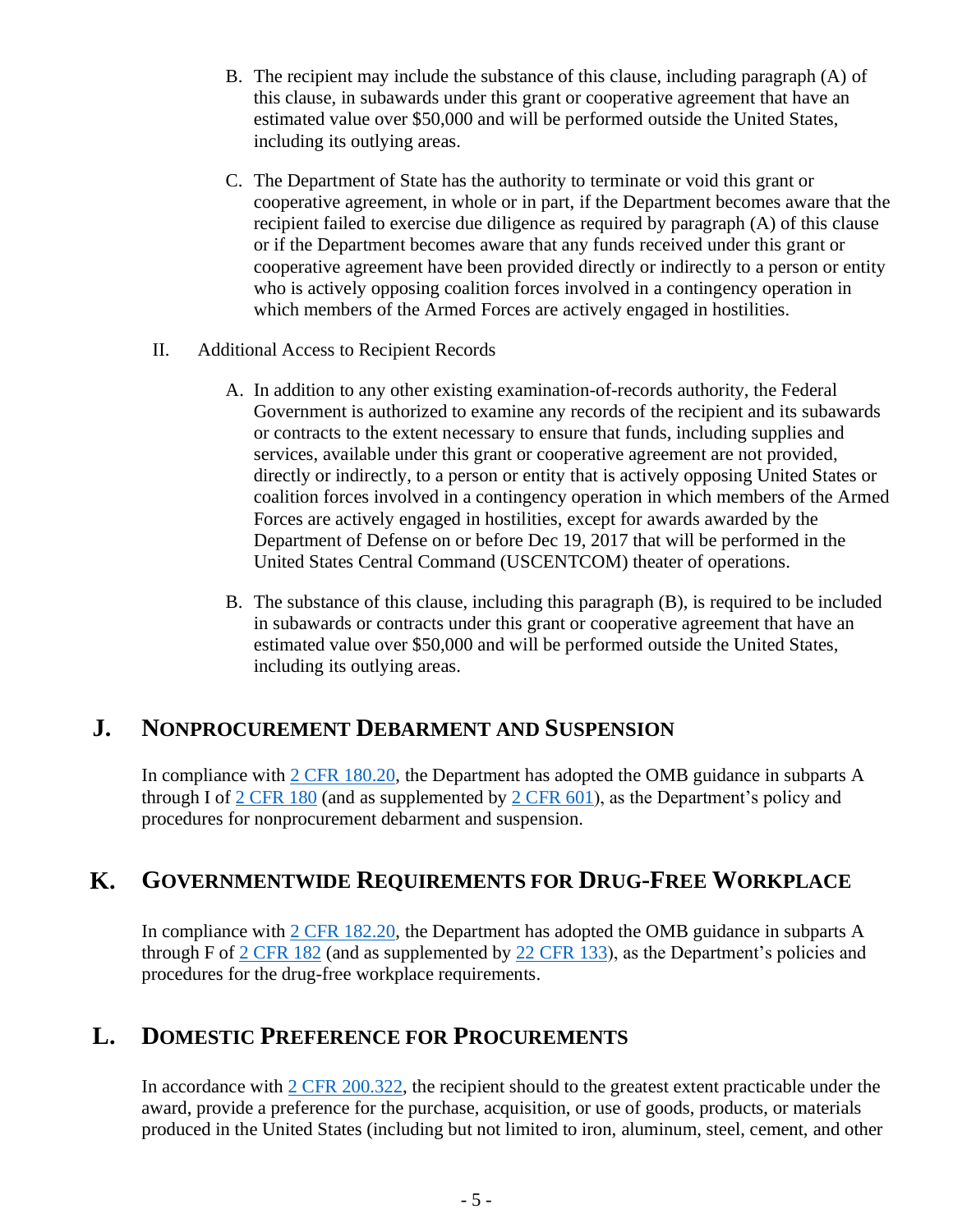manufactured products). The requirements of this section must be included in all subawards including all contracts and purchase orders for work or products under the award.

For purposes of this section:

"Produced in the United States" means, for iron and steel products, that all manufacturing processes, from the initial melting stage through the application of coatings, occurred in the United States.

"Manufactured products" means items and construction materials composed in whole or in part of non-ferrous metals such as aluminum; plastics and polymer-based products such as polyvinyl chloride pipe; aggregates such as concrete; glass, including optical fiber; and lumber.

## <span id="page-5-0"></span>**M. PRIOR APPROVAL REQUIREMENTS**

In addition to prior approval requirements specified in [2 CFR 200.308,](https://www.ecfr.gov/cgi-bin/text-idx?SID=d7f352fb4b2990a73a5255aeb0b16414&mc=true&node=pt2.1.200&rgn=div5#se2.1.200_1308) the recipient must receive prior approval in order to transfer funds between direct cost categories when the Federal share of the award exceeds the Simplified Acquisition Threshold (\$250,000) and the cumulative amount of such transfers exceeds or is expected to exceed 10 percent of the total budget as last approved by the Department. When requesting approval for budget revisions, the recipient must use the same format for budget information that was used in the application.

# <span id="page-5-1"></span>**N. BRANDING AND MARKING**

All programs, projects, assistance, activities, and public communications to foreign audiences, partially or fully funded by the Department, must be marked appropriately overseas with the standard U.S. flag in a size and prominence equal to (or greater than) any other logo or identity. The recipient may continue to use existing logos or program materials; however, a standard rectangular U.S. flag must be used in conjunction with such logos. Recipients wishing to use the Department of State seal in addition to the U.S. flag must receive prior written permission from the GO.

This requirement does not apply to the recipient's own corporate communications or in the United States. For general questions about the Department marking policy and overall branding strategy, please contact [VisiblyAmerican@state.gov.](mailto:VisiblyAmerican@state.gov)

The recipient must appropriately acknowledge the U.S. Government support in all dealings with program participants, and in press releases, ceremonies, dedications, interviews, publicity, etc. Furthermore, the recipient must coordinate publicity, ceremonial events, dedications, etc., with the sponsoring Department office or embassy office and public affairs officer.

For all Department funded awards, publications or articles resulting from the award must acknowledge the support of the Department and include a disclaimer of official endorsement as follows: "*This [article] was funded [in part] by a grant from the United States Department of State. The opinions, findings and conclusions stated herein are those of the author[s] and do not necessarily reflect those of the United States Department of State*." The recipient must ensure that this disclaimer be included on all brochures, flyers, posters, billboards, or other graphic artwork that are produced under the award.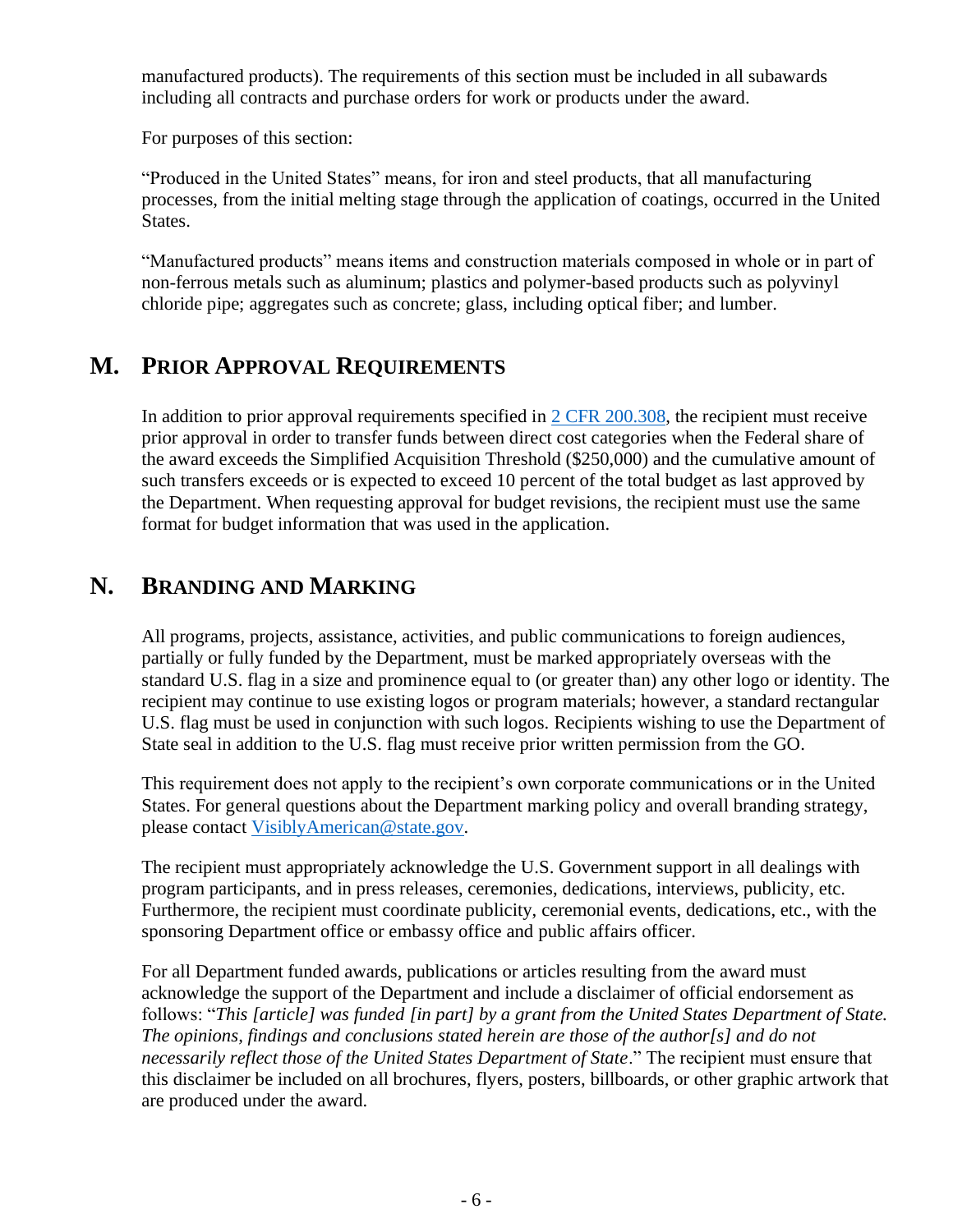#### <span id="page-6-0"></span>**O. GOVERNMENT-FINANCED AIR TRANSPORTATION**

All Federal government financed international air transportation is required by [49 U.S.C. 40118,](http://uscode.house.gov/view.xhtml?req=granuleid:USC-prelim-title49-section40118&num=0&edition=prelim) commonly referred to as the "Fly America Act," to use U.S. air carrier service for all air travel and cargo transportation services. One exception to this requirement is transportation provided under a bilateral or multilateral air transport agreement, to which the U.S. government and the government of a foreign country are parties, and which the Department of Transportation has determined meets the requirements of the Fly America Act.

Current "Open Skies Agreements" that are in effect can be found here: [https://www.gsa.gov/policy](https://www.gsa.gov/policy-regulations/policy/travel-management-policy/fly-america-act)[regulations/policy/travel-management-policy/fly-america-act.](https://www.gsa.gov/policy-regulations/policy/travel-management-policy/fly-america-act)

It is the recipient's responsibility for making determinations and documenting the decision as to whether an exemption to this requirement applies.

Exceptions vary depending on the direction of travel and are outlined in [41 CFR 301-10.136](https://www.ecfr.gov/cgi-bin/text-idx?SID=5aa9f4e9f005f6b467054710ca446369&mc=true&node=se41.4.301_610_1136&rgn=div8) and [41](https://www.ecfr.gov/cgi-bin/text-idx?SID=5aa9f4e9f005f6b467054710ca446369&mc=true&node=se41.4.301_610_1137&rgn=div8)  [CFR 301-10.137.](https://www.ecfr.gov/cgi-bin/text-idx?SID=5aa9f4e9f005f6b467054710ca446369&mc=true&node=se41.4.301_610_1137&rgn=div8)

#### <span id="page-6-1"></span>**P. MANDATORY DISCLOSURE**

Consistent with [2 CFR 200.113,](https://www.ecfr.gov/cgi-bin/text-idx?SID=d7f352fb4b2990a73a5255aeb0b16414&mc=true&node=20200813y1.71) the recipient and any subrecipient must disclose, in a timely manner, in writing to the Department or pass-through entity all violations of Federal criminal law involving fraud, bribery, or gratuity violations potentially affecting the award. Recipients that have received a Federal award including the term and condition outlined in Appendix 4 are required to report certain civil, criminal, or administrative proceedings to SAM (currently FAPIIS). Failure to make required disclosures can result in any of the remedies described in [2 CFR 200.340.](https://www.ecfr.gov/cgi-bin/text-idx?SID=6912b88eb3a7a12cae2b75721e749195&mc=true&node=se2.1.200_1340&rgn=div8)

Disclosures must be made to:

U.S. Department of State Office of Inspector General P.O. Box 9778 Arlington, VA 22219 Phone: 1-800-409-9926 or 202-647-3320 Website:<https://oig.state.gov/hotline>

If the total value a recipient's currently active grants, cooperative agreements, and procurement contracts from all Federal awarding agencies exceeds \$10,000,000 for any period of time during the period of performance of the award, then you as the recipient must comply with **Appendix 4** of these terms and conditions.

## <span id="page-6-2"></span>**Q. CONFLICT OF INTEREST**

In accordance with [2 CFR 200.318,](https://www.ecfr.gov/cgi-bin/text-idx?SID=6912b88eb3a7a12cae2b75721e749195&mc=true&node=se2.1.200_1318&rgn=div8) the recipient must maintain written standards of conduct covering conflicts of interest and governing the action of its employees engaged in the selection, award, and administration of contracts. In addition, the recipient must also maintain written standards of conduct covering organizational conflicts of interest.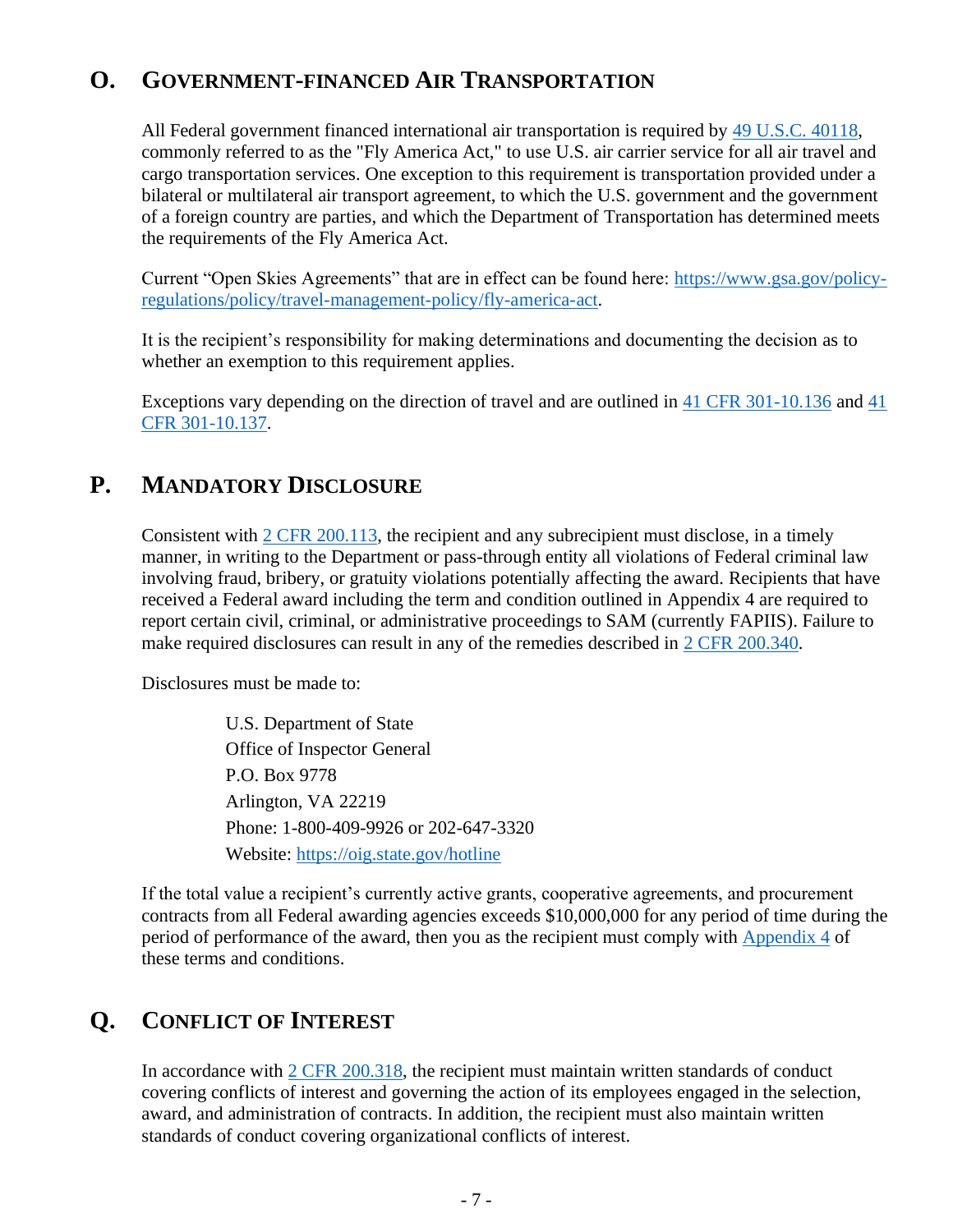The recipient must disclose any conflict of interest, including organizational conflicts of interest, and the recipient's approach for resolving the conflict of interest to the GO for the award within ten (10) calendar days of the discovery of the conflict of interest. Upon notice from the recipient of a potential conflict of interest and the approach for resolving it, the GO will make a determination regarding the effectiveness of the recipient's actions to resolve the conflict of interest within thirty (30) calendar days of receipt of the recipient's notice, unless the GO advises the recipient that a longer period is necessary. The recipient must not request payment from the Department for costs for transactions subject to the conflict of interest pending notification of the GO's determination. The recipient's failure to disclose a conflict of interest may result in cost disallowances.

## <span id="page-7-0"></span>**R. RESTRICTIONS ON LOBBYING**

In accordance with [31 USC 1352,](https://uscode.house.gov/view.xhtml?req=granuleid:USC-prelim-title31-section1352&num=0&edition=prelim) the recipient is required to abide by the policy and procedures codified at [22 CFR 138 et seq.](https://www.ecfr.gov/cgi-bin/text-idx?SID=47aebb1f1b20f4d053179f14e6eae1c9&mc=true&node=pt22.1.138&rgn=div5) By accepting the award, the recipient agrees that:

- (1) No Federal appropriated funds have been paid or will be paid, by or on behalf of the undersigned, to any person for influencing or attempting to influence an officer or employee of an agency, a Member of Congress, an officer or employee of Congress, or an employee of a Member of Congress in connection with the awarding of any Federal contract, the making of any Federal grant, the making of any Federal loan, the entering into of any cooperative agreement, and the extension, continuation, renewal, amendment, or modification of any Federal contract, grant, loan, or cooperative agreement.
- (2) If any funds other than Federal appropriated funds have been paid or will be paid to any person for influencing or attempting to influence an officer or employee of any agency, a Member of Congress, an officer or employee of Congress, or an employee of a Member of Congress in connection with this Federal contract, grant, loan, or cooperative agreement, the undersigned shall complete and submit [Standard Form-LLL,](https://www.grants.gov/web/grants/forms/post-award-reporting-forms.html) "Disclosure Form to Report Lobbying," in accordance with its instructions.
- (3) The undersigned shall require that the language of this certification be included in the award documents for all subawards at all tiers (including subcontracts, subgrants, and contracts under grants, loans, and cooperative agreements) and that all subrecipients shall certify and disclose accordingly.

This certification is a material representation of fact upon which reliance was placed when this transaction was made or entered into. Submission of this certification is a prerequisite for making or entering into this transaction imposed by section 1352, title 31, U.S. Code. Any person who fails to file the required certification shall be subject to a civil penalty of not less than \$20,134 and not more than \$201,340 for each such failure.

## <span id="page-7-1"></span>**S. PROHIBITION AGAINST ASSIGNMENT**

Notwithstanding any other provision of the award, the recipient must not transfer, pledge, mortgage, or otherwise assign the award, or any interest therein, or any claim arising thereunder, to any party or parties, bank trust companies, or other financing or financial institutions.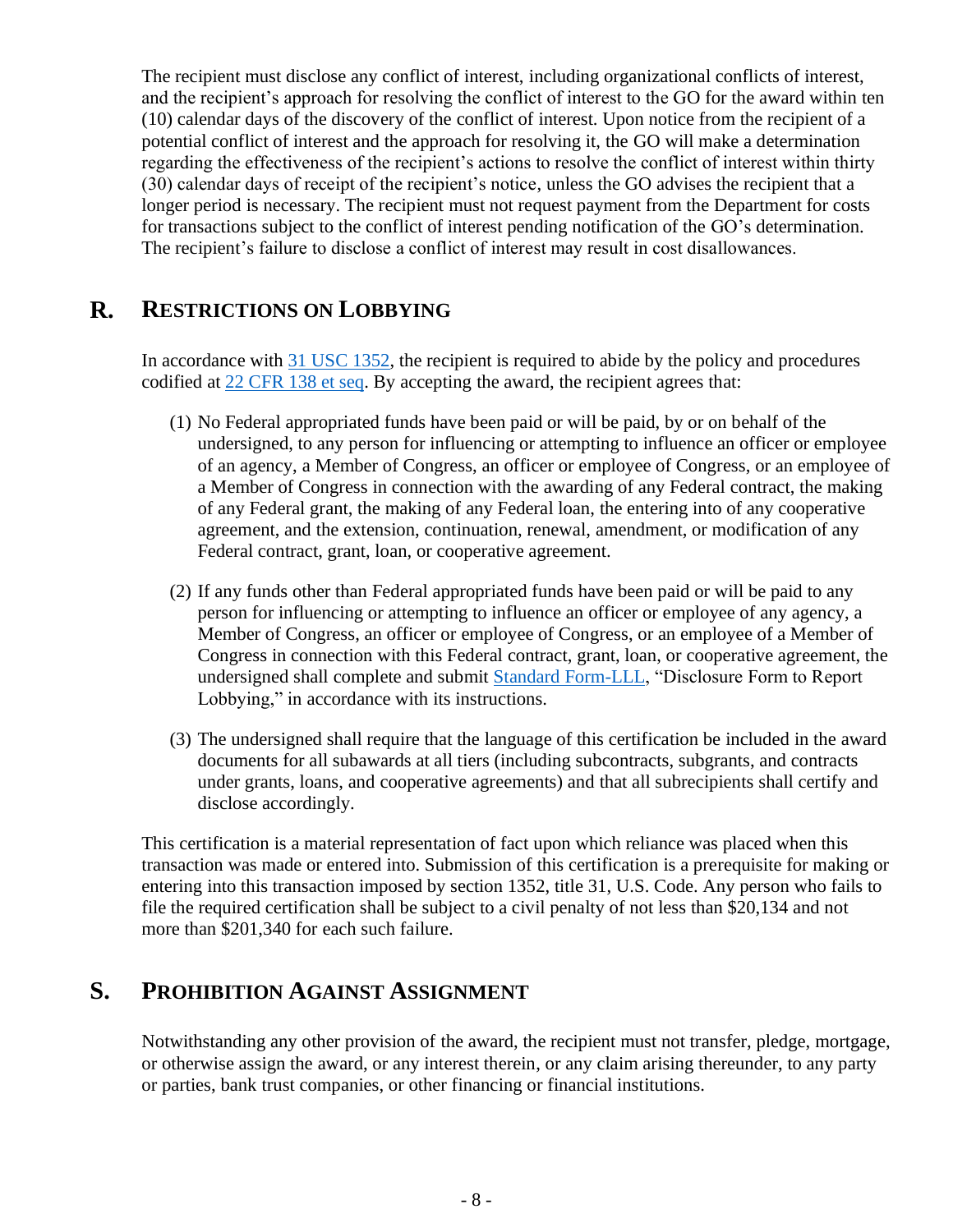# <span id="page-8-0"></span>**T. INDIRECT COSTS**

A non-profit organization which has not previously established an indirect cost rate with a Federal agency, that believes the Department should be its cognizant agency, shall submit its initial indirect cost proposal immediately after the organization is advised that the award will be made and, in no event, later than three months after the effective date of the award. When requested by the recipient, the GO will provide instructions on how to submit the indirect cost rate proposal.

## <span id="page-8-1"></span>**U. AUDITS**

All U.S. recipients (not including for-profit organizations) that expend \$750,000 or more during the recipient's fiscal year in Federal awards must have a single or program-specific audit conducted for that year in accordance with the provisions of [2 CFR Part 200 Subpart F.](https://www.ecfr.gov/cgi-bin/text-idx?SID=6912b88eb3a7a12cae2b75721e749195&mc=true&node=sp2.1.200.f&rgn=div6) In addition, the recipients are subject to the audit requirements found in the Single Audit Act of 1984, [31 U.S.C. 7501-7506.](https://uscode.house.gov/view.xhtml?path=/prelim@title31/subtitle5/chapter75&edition=prelim) The cost of an audit may be charged to the award in accordance with [2 CFR 200.425.](https://www.ecfr.gov/cgi-bin/text-idx?SID=7d0a7a4006e39239155130408be37d32&mc=true&node=se2.1.200_1425&rgn=div8)

All foreign recipients that expend \$750,000 or more during the recipient's fiscal year in Department of State awards must have a single or program-specific audit conducted for that year in accordance with these terms and conditions. In the event the recipient undergoes an audit for another Federal agency, a second audit does not need to be procured so long as the Department's funding was analyzed under the same audit. A program-specific audit means an audit of one Federal award program. Single audit means an audit that includes both the recipient's financial statements and the Department awards received to be conducted in accordance with Generally Accepted Government Auditing Standards (GAGAS).

The audit must be independently and professionally executed in accordance with GAGAS either prescribed by a government's Supreme Audit Institution with auditing standards approved by the Comptroller General of the United States, or in accordance with the host country's laws or adopted by the host country's public accountants or associations of public accountants, together with generally accepted international auditing standards. However, foreign entity audits consistent with International Standards for Auditing or other auditing standards are acceptable with the GO's approval.

The Department and its authorized representatives have the legally enforceable right to examine, audit, and copy, at any reasonable time, all records in the Department's possession pertaining to the award. Furthermore, the Inspector General or any of his or her duly authorized representatives shall have access to any pertinent books, documents, papers and records of the recipient. Information accessible to the Inspector General includes written, printed, recorded, produced, or reproduced by any mechanical, magnetic, or other process or medium. The Department reserves the right to make audits, inspections, excerpts, transcriptions or other examinations as authorized by law of the recipient's documents and facilities.

#### <span id="page-8-2"></span>**V. TERMINATION**

In compliance with  $2 \text{ CFR } 200.340$ , any award may be terminated in whole or in part as follows: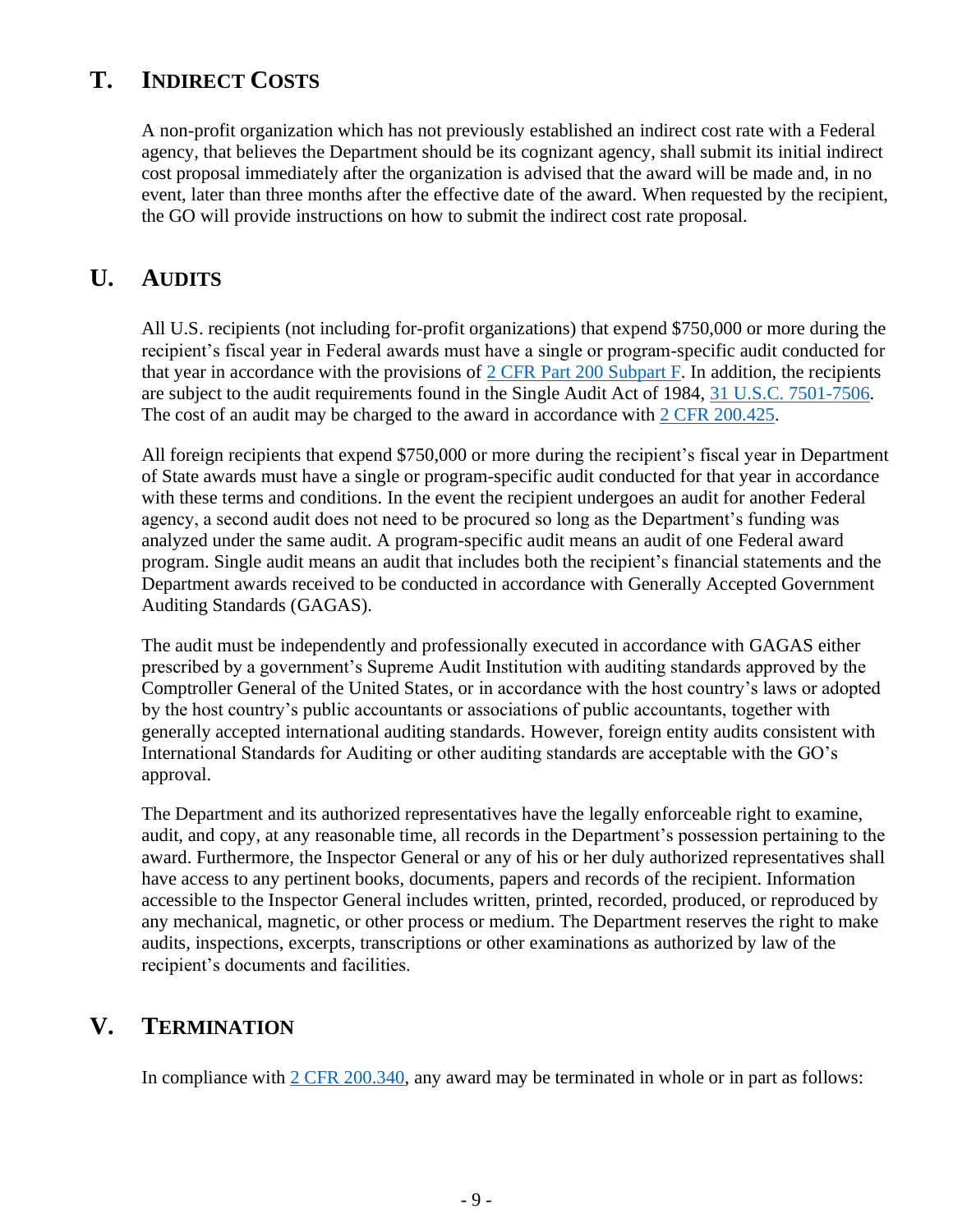- (1) By the Department, if the recipient fails to comply with the terms and conditions of the award;
- (2) By the Department, to the greatest extent authorized by law, if the award no longer effectuates the program goals or agency priorities;
- (3) By the Department with the consent of the recipient, in which case the two parties must agree upon the termination conditions, including the effective date and, in the case of partial termination, the portion to be terminated;
- (4) By the recipient upon sending to the Department GO written notification setting forth the reasons for such termination, the effective date, and, in the case of partial termination, the portion to be terminated. However, if the Department determines in the case of partial termination that the reduced or modified portion of the award will not accomplish the purposes for which the award was made, the Department may terminate the award in its entirety; or
- (5) By the Department pursuant to termination provisions included in the award provisions.

#### <span id="page-9-0"></span>**W. APPEALS**

If the recipient fails to comply with Federal statutes, regulations or the terms and conditions of the award, the GO may take appropriate action including, but not limited to, withholding payments, disallowing costs, suspending or terminating the award, or initiating suspension and debarment proceedings.

In accordance with [2 CFR 200.341,](https://www.ecfr.gov/cgi-bin/text-idx?SID=85eb316333e09429d39c7d8f57bf97e9&mc=true&node=se2.1.200_1341&rgn=div8) the GO will provide the recipient an opportunity to object and provide information and documentation challenging the action. The recipient has 30 days after receiving the written notification to submit its appeal. The recipient's appeal should contain:

A cover letter with a brief statement of the recipient's argument and the disputed factual, legal, or other issues.

- (1) the date the recipient received the GO's decision;
- (2) the amount of disallowed costs in dispute (if applicable); and
- (3) any other relevant documents.

## <span id="page-9-1"></span>**X. CLOSEOUT**

In accordance with [2 CFR 200.345,](https://www.federalregister.gov/documents/2020/08/13/2020-17468/guidance-for-grants-and-agreements#sectno-reference-200.345) the closeout of the award does not affect any of the following:

- (1) the right of the Department to disallow costs and recover funds on the basis of a later audit or other review.
- (2) The requirement for the recipient to return any funds due as a result of later refunds, corrections, or other transactions including final indirect cost rate adjustments.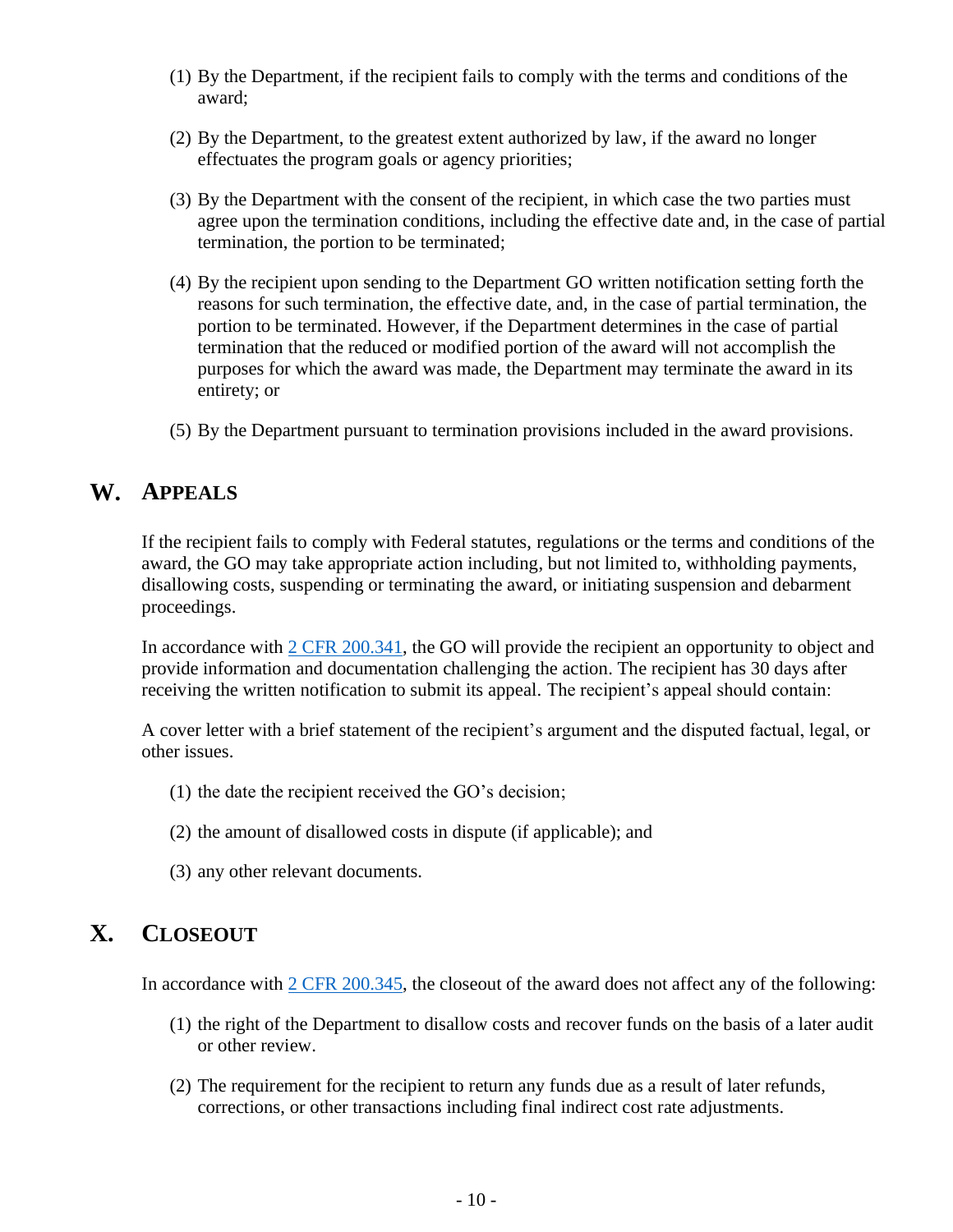- (3) The ability of the Department to make financial adjustments to a previously closed award such as resolving indirect cost payments and making final payments.
- (4) Audit requirements in subpart F of 2 CFR 200.
- (5) Property management and disposition requirements in 2 CFR 200.310 through 200.316.
- (6) Records retention as required in 2 CFR 200.334 through 200.337.

After closeout of the award, a relationship created under the award may be modified or ended in whole or in part with the consent of the Department and the recipient, provided the responsibilities of the recipient referred to above including those for property management as applicable, are considered and provisions made for continuing responsibilities of the recipient, as appropriate.

The recipient may charge the award during closeout for the costs of publication or sharing of research results if the costs are not incurred during the period of performance of the award.

#### <span id="page-10-0"></span>**Y. NONDISCRIMINATION IN DEPARTMENT OF STATE PROGRAMS**

#### **Nondiscrimination on the Basis of Handicap in Programs or Activities Receiving Federal Financial Assistance**

In accordance with [29 USC 701 et seq.,](https://uscode.house.gov/view.xhtml?path=/prelim@title29/chapter16&edition=prelim) the recipient is required to abide by the policy and procedures codified at [22 CFR 142,](https://www.ecfr.gov/cgi-bin/text-idx?SID=331ff4b29efebce831edb1370fbf3b98&mc=true&node=pt22.1.142&rgn=div5) which is designed to eliminate discrimination on the basis of handicap in any program or activity receiving Federal financial assistance.

#### **Nondiscrimination in Federally-Assisted Programs of the Department of State — Effectuation of Title VI of the Civil Rights Act of 1964**

In accordance with  $42$  USC 2000d et seq., the recipient is required to abide by the policy and procedures codified at [22 CFR 141,](https://www.ecfr.gov/cgi-bin/text-idx?SID=331ff4b29efebce831edb1370fbf3b98&mc=true&node=pt22.1.141&rgn=div5) which stipulates that no person in the United States shall, on the ground of race, color, or national origin, be excluded from participation in, be denied the benefits of, or be otherwise subjected to discrimination under any program or activity receiving Federal financial assistance from the Department of State.

#### **Nondiscrimination on the Basis of Age in Programs or Activities Receiving Federal Financial Assistance**

In accordance with [42 USC 6101 et seq.,](http://uscode.house.gov/view.xhtml?path=/prelim@title42/chapter76&edition=prelim) the recipient is required to abide by the governmentwide policy and procedures codified at [45 CFR 90](https://www.ecfr.gov/cgi-bin/text-idx?SID=4aff31866e60f70358817c76caad62e0&mc=true&node=pt45.1.90&rgn=div5) and as supplemented by [22 CFR 143,](https://www.ecfr.gov/cgi-bin/text-idx?SID=331ff4b29efebce831edb1370fbf3b98&mc=true&node=pt22.1.143&rgn=div5) which prohibits discrimination on the basis of age in programs or activities in the United States receiving Federal financial assistance.

#### **Nondiscrimination on the Basis of Sex in Education Programs or Activities Receiving Federal Financial Assistance**

In accordance with [20 USC 1681 et seq.,](http://uscode.house.gov/view.xhtml?path=/prelim@title20/chapter38&edition=prelim) the recipient is required to abide by the policy and procedures codified at [22 CFR 146,](https://www.ecfr.gov/cgi-bin/text-idx?SID=331ff4b29efebce831edb1370fbf3b98&mc=true&node=pt22.1.146&rgn=div5) which prohibits discrimination on the basis of sex in any education program or activity receiving Federal financial assistance.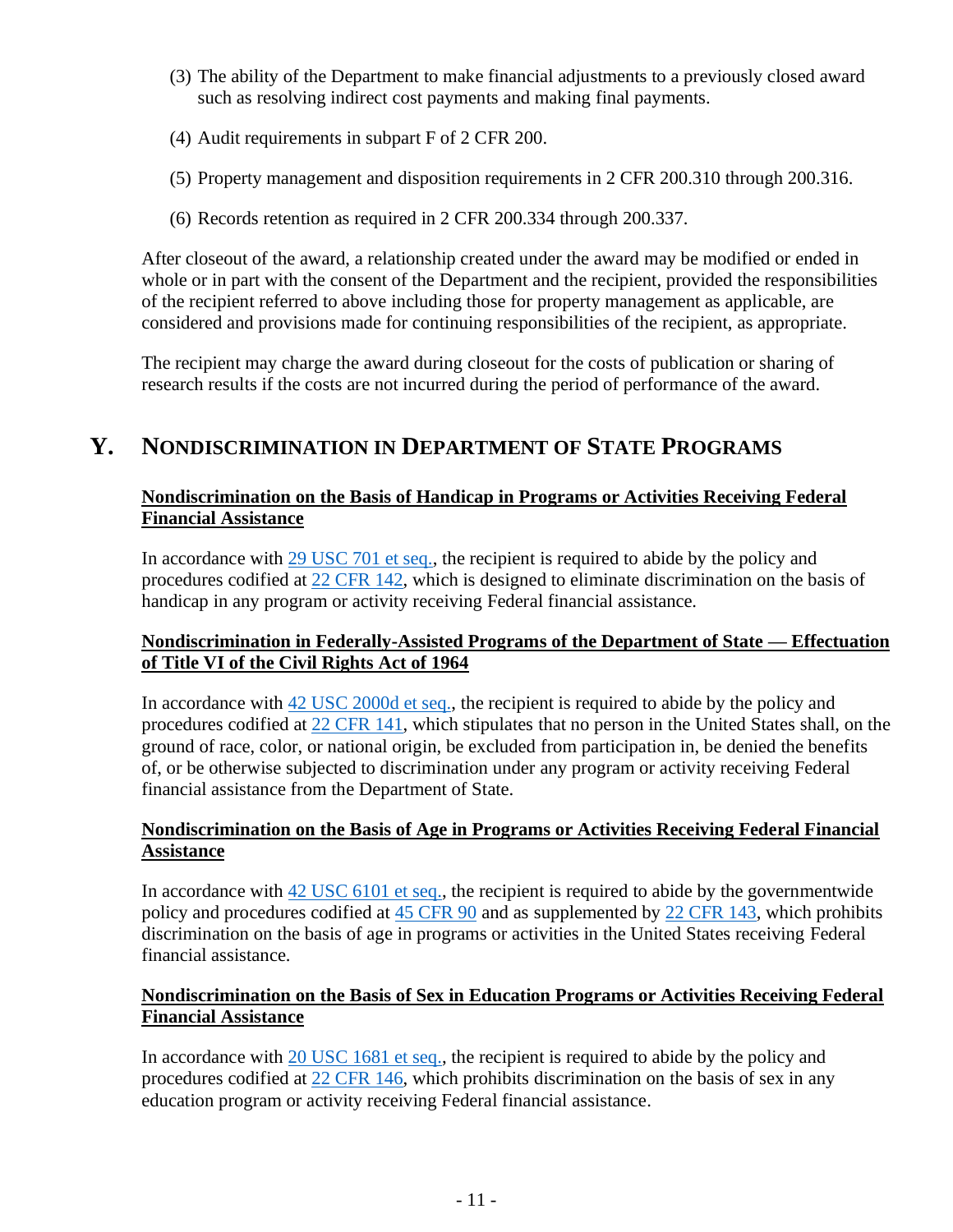## <span id="page-11-0"></span>**Z. PROHIBITION OF ASSISTANCE TO DRUG TRAFFICKERS**

In accordance with [22 USC 2291f,](http://uscode.house.gov/view.xhtml?req=granuleid:USC-prelim-title22-section2291f&num=0&edition=prelim) the recipient is required to abide by the policy and procedures codified at [22 CFR 140,](https://www.ecfr.gov/cgi-bin/text-idx?SID=331ff4b29efebce831edb1370fbf3b98&mc=true&node=pt22.1.140&rgn=div5) which is designed to ensure that Federal assistance funds are not provided to or through any individual or entity that:

- (1) Has been convicted of a violation of, or a conspiracy to violate, any law or regulation of the United States, a State or the District of Columbia, or a foreign country relating [to] narcotic or psychotropic drugs or other controlled substances; or
- (2) Is or has been an illicit trafficker in any such controlled substance or is or has been a knowing assistor, abettor, conspirator, or colluder with others in the illicit trafficking in any such substance.

#### <span id="page-11-1"></span>**AA. PROHIBITION ON USE OF FUNDS FOR PERFORMANCE OR RESEARCH RESPECTING ABORTIONS OR INVOLUNTARY STERILIZATION**

The recipient agrees that in accordance with [22 USC 2151b\(f\)](https://uscode.house.gov/view.xhtml?req=granuleid:USC-prelim-title22-section2151b&num=0&edition=prelim) no foreign assistance funds provided by the award shall be used to:

- (1) pay for the performance of abortions as a method of family planning or to motivate or coerce any person to practice abortions (Helms Amendment, 1973).
- (2) pay for the performance of involuntary sterilizations as a method of family planning or to coerce or provide any financial incentive to any person to undergo sterilizations (Involuntary Sterilization Amendment, 1978).
- (3) pay for any biomedical research which relates, in whole or in part, to methods of, or the performance of, abortions or involuntary sterilization as a means of family planning (Biden Amendment, 1981).

Furthermore, the recipient agrees in accordance with the Department of State's annual appropriation bill, that no funds provided by the award may be used to lobby for or against abortion (Siljander Amendment, 1981).

# <span id="page-11-2"></span>**BB. POLICY GUIDANCE**

The recipient shall comply with the following Executive Orders as applicable:

- (1) E.O. 12432 [Minority business enterprise development](https://www.archives.gov/federal-register/codification/executive-order/12432.html)
- (2) E.O. 13224 [Blocking Property and Prohibiting Transactions with](https://www.federalregister.gov/documents/2001/09/25/01-24205/blocking-property-and-prohibiting-transactions-with-persons-who-commit-threaten-to-commit-or-support) Persons Who Commit, Threaten to [Commit, or Support Terrorism](https://www.federalregister.gov/documents/2001/09/25/01-24205/blocking-property-and-prohibiting-transactions-with-persons-who-commit-threaten-to-commit-or-support)
- (3) E.O. 13279 [Equal Protection of the Laws for Faith-Based and Community Organizations](https://www.federalregister.gov/documents/2002/12/16/02-31831/equal-protection-of-the-laws-for-faith-based-and-community-organizations)
- (4) E.O. 13950 [Combating Race and Sex Stereotyping](https://www.federalregister.gov/documents/2020/09/28/2020-21534/combating-race-and-sex-stereotyping)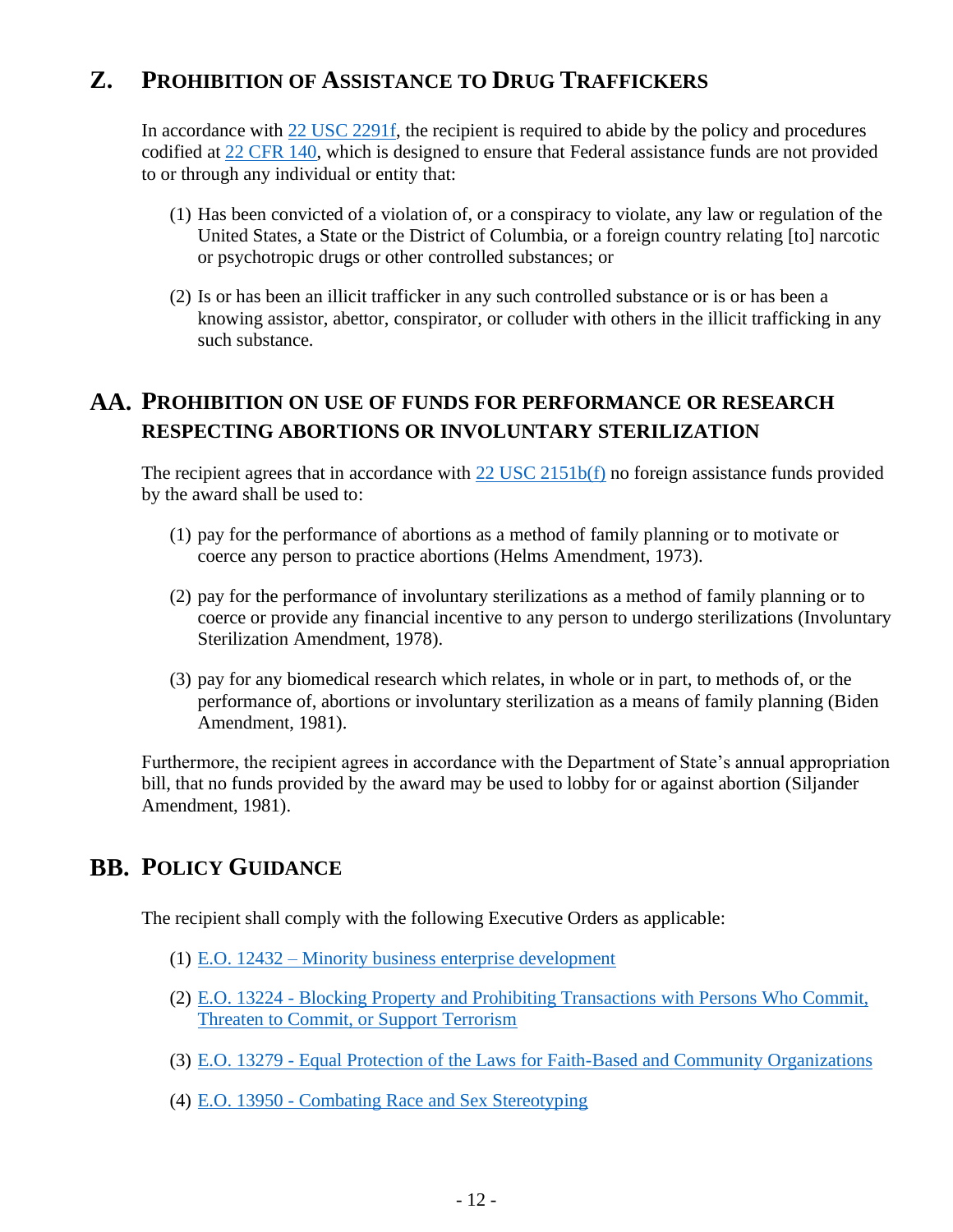- <span id="page-12-0"></span>I. System for Award Management and Universal Identifier Requirements
	- A. Requirement for System for Award Management

Unless you are exempted from this requirement under 2 CFR 25.110, you as the recipient must maintain current information in the SAM. This includes information on your immediate and highest level owner and subsidiaries, as well as on all of your predecessors that have been awarded a Federal contract or Federal financial assistance within the last three years, if applicable, until you submit the final financial report required under this Federal award or receive the final payment, whichever is later. This requires that you review and update the information at least annually after the initial registration, and more frequently if required by changes in your information or another Federal award term.

B. Requirement for Unique Entity Identifier

If you are authorized to make subawards under this Federal award, you:

- 1. Must notify potential subrecipients that no entity (see definition in paragraph C of this award term) may receive a subaward from you until the entity has provided its Unique Entity Identifier to you.
- 2. May not make a subaward to an entity unless the entity has provided its Unique Entity Identifier to you. Subrecipients are not required to obtain an active SAM registration, but must obtain a Unique Entity Identifier.
- C. Definitions

For purposes of this term:

- 1. System for Award Management (SAM) means the Federal repository into which a recipient must provide information required for the conduct of business as a recipient. Additional information about registration procedures may be found at the SAM internet site (currently at [https://www.sam.gov\)](https://www.sam.gov/).
- 2. Unique Entity Identifier means the identifier assigned by SAM to uniquely identify business entities.
- 3. Entity includes non-Federal entities as defined at 2 CFR 200.1 and also includes all of the following, for purposes of this part:
	- a. A foreign organization;
	- b. A foreign public entity;
	- c. A domestic for-profit organization; and
	- d. A domestic or foreign for-profit organization; and
	- e. A Federal agency.
- 4. Subaward has the meaning given in 2 CFR 200.1.
- 5. Subrecipient has the meaning given in 2 CFR 200.1.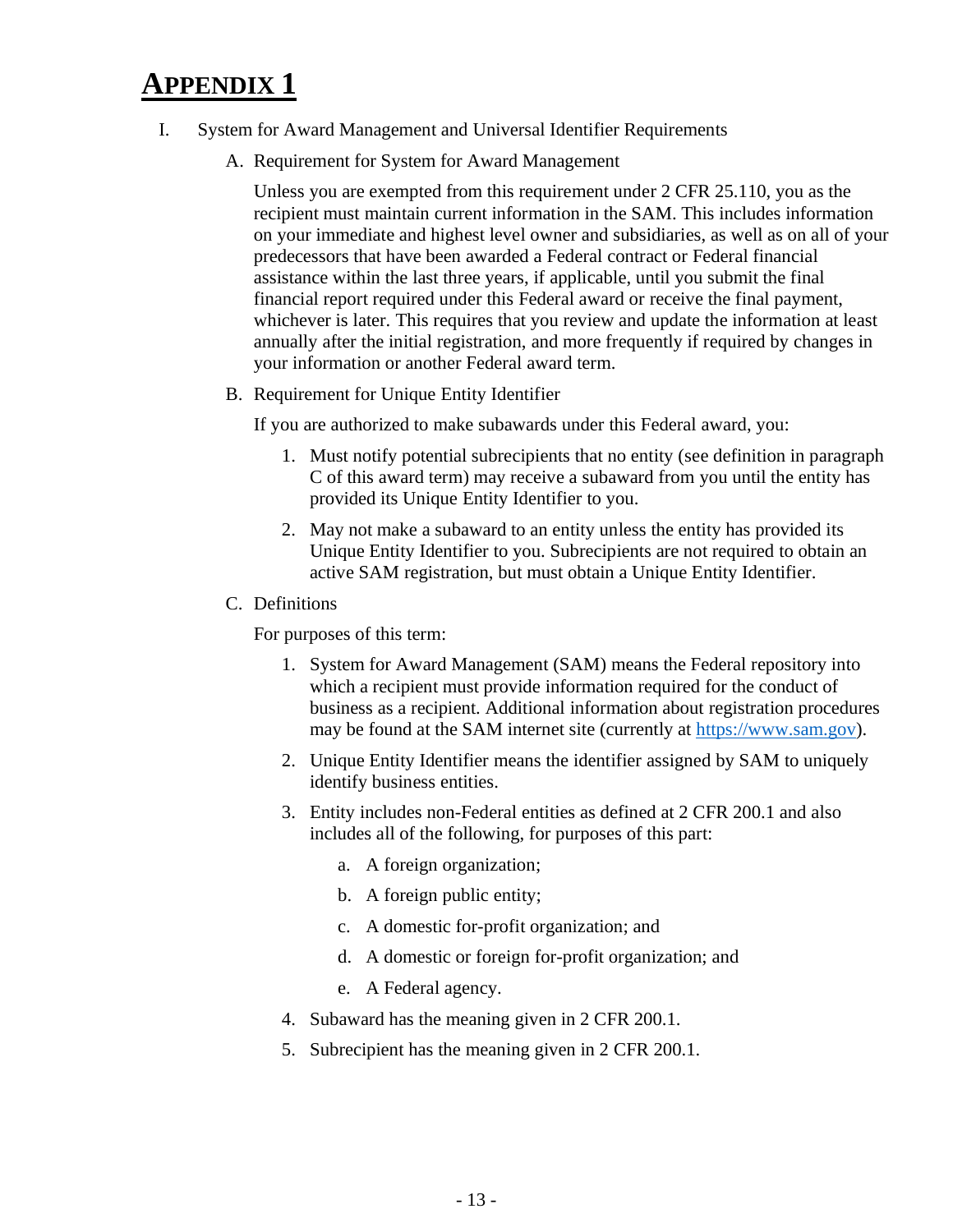- <span id="page-13-0"></span>I. Reporting Subawards and Executive Compensation
	- A. Reporting of first-tier subawards.
		- 1. Applicability. Unless you are exempt as provided in paragraph D. of this award term, you must report each action that equals or exceeds \$30,000 in Federal funds for a subaward to a non-Federal entity or Federal agency (see definitions in paragraph E. of this award term).
		- 2. Where and when to report.
			- a. The non-Federal entity or Federal agency must report each obligating action described in paragraph A.1. of this award term to [http://www.fsrs.gov.](http://www.fsrs.gov/)
			- b. For subaward information, report no later than the end of the month following the month in which the obligation was made. (For example, if the obligation was made on November 7, 2010, the obligation must be reported by no later than December 31, 2010.)
		- 3. What to report. You must report the information about each obligating action that the submission instructions posted at http://www.fsrs.gov specify.
	- B. Reporting total compensation of recipient executives for non-Federal entities.
		- 1. Applicability and what to report. You must report total compensation for each of your five most highly compensated executives for the preceding completed fiscal year, if
			- a. The total Federal funding authorized to date under this Federal award equals or exceeds \$30,000 as defined in 2 CFR 170.320;
			- b. In the preceding fiscal year, you received
				- i. 80 percent or more of your annual gross revenues from Federal procurement contracts (and subcontracts) and Federal financial assistance subject to the Transparency Act, as defined at 2 CFR 170.320 (and subawards), and
				- ii. \$25,000,000 or more in annual gross revenues from Federal procurement contracts (and subcontracts) and Federal financial assistance subject to the Transparency Act, as defined at 2 CFR 170.320 (and subawards); and,
			- c. The public does not have access to information about the compensation of the executives through periodic reports filed under section 13(a) or 15(d) of the Securities Exchange Act of 1934 (15 U.S.C. 78m(a), 78o(d)) or section 6104 of the Internal Revenue Code of 1986. (To determine if the public has access to the compensation information, see the U.S. Security and Exchange Commission total compensation filings at http://www.sec.gov/answers/execomp.htm.)
		- 2. Where and when to report. You must report executive total compensation described in paragraph B.1. of this award term:
			- a. As part of your registration profile at [https://www.sam.gov.](https://www.sam.gov/)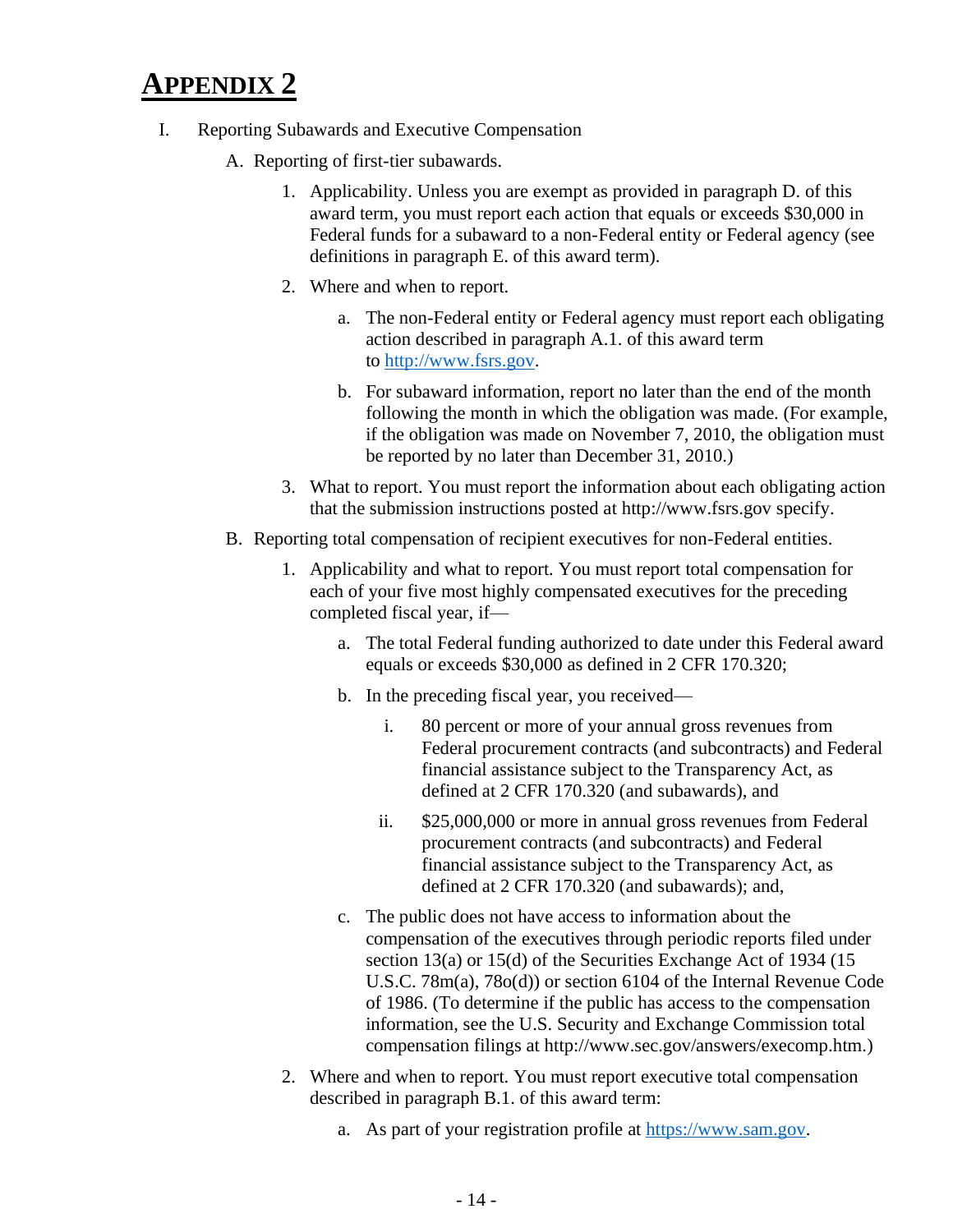- b. By the end of the month following the month in which this award is made, and annually thereafter.
- C. Reporting of Total Compensation of Subrecipient Executives.
	- 1. Applicability and what to report. Unless you are exempt as provided in paragraph D. of this award term, for each first-tier non-Federal entity subrecipient under this award, you shall report the names and total compensation of each of the subrecipient's five most highly compensated executives for the subrecipient's preceding completed fiscal year, if
		- a. in the subrecipient's preceding fiscal year, the subrecipient received
			- i. 80 percent or more of its annual gross revenues from Federal procurement contracts (and subcontracts) and Federal financial assistance subject to the Transparency Act, as defined at 2 CFR 170.320 (and subawards) and,
			- ii. \$25,000,000 or more in annual gross revenues from Federal procurement contracts (and subcontracts), and Federal financial assistance subject to the Transparency Act (and subawards); and
		- b. The public does not have access to information about the compensation of the executives through periodic reports filed under section 13(a) or 15(d) of the Securities Exchange Act of 1934 (15 U.S.C. 78m(a), 78o(d)) or section 6104 of the Internal Revenue Code of 1986. (To determine if the public has access to the compensation information, see the U.S. Security and Exchange Commission total compensation filings at http://www.sec.gov/answers/execomp.htm.)
	- 2. Where and when to report. You must report subrecipient executive total compensation described in paragraph C.1. of this award term:
		- a. To the recipient.
		- b. By the end of the month following the month during which you make the subaward. For example, if a subaward is obligated on any date during the month of October of a given year (i.e., between October 1 and 31), you must report any required compensation information of the subrecipient by November 30 of that year.
- D. Exemptions.
	- 1. If, in the previous tax year, you had gross income, from all sources, under \$300,000, you are exempt from the requirements to report:
		- a. Subawards, and
		- b. The total compensation of the five most highly compensated executives of any subrecipient.
- E. Definitions. For purposes of this award term:
	- 1. Federal Agency means a Federal agency as defined at 5 U.S.C. 551(1) and further clarified by 5 U.S.C. 552(f).
	- 2. Non-Federal entity means all of the following, as defined in 2 CFR part 25: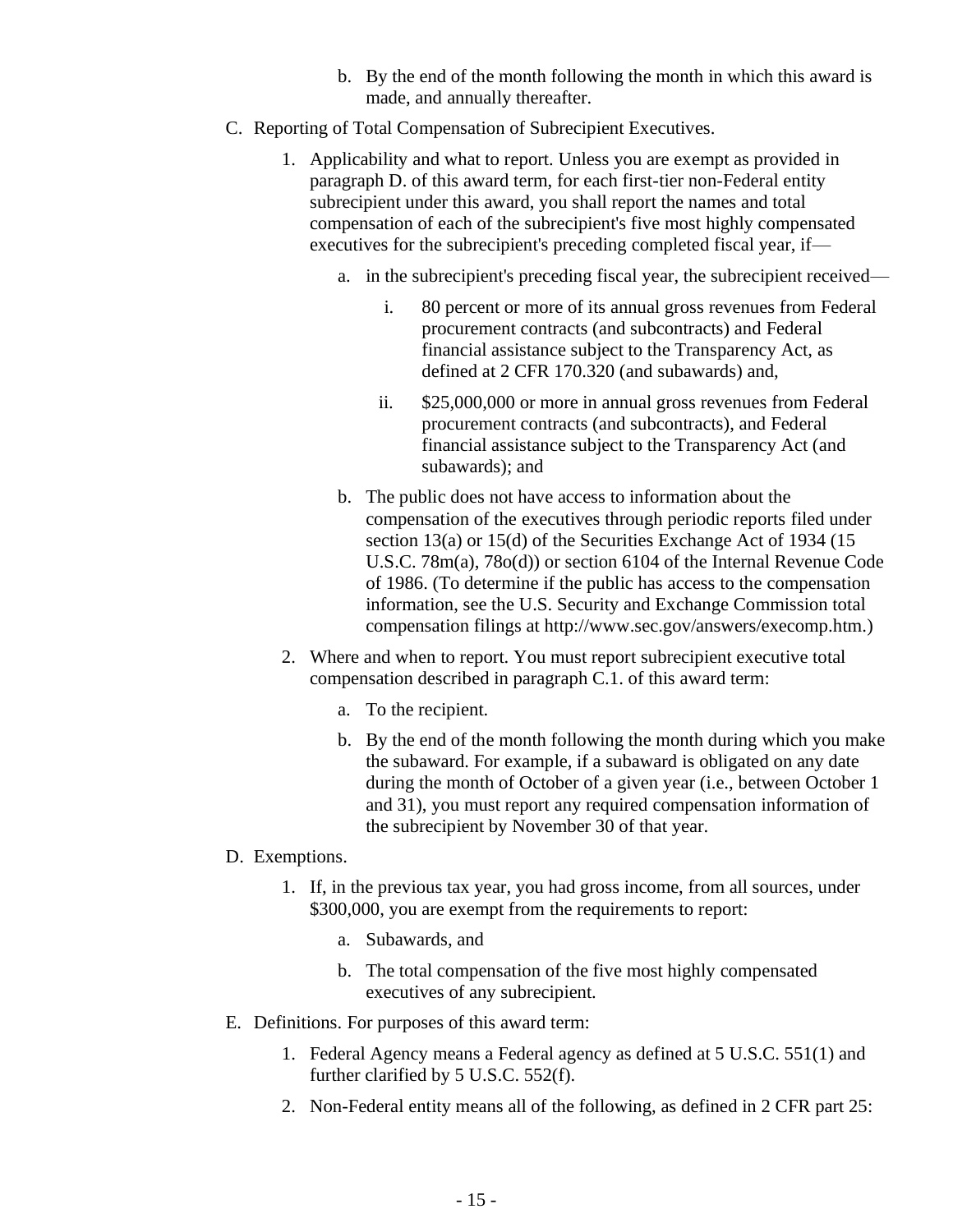- a. A Governmental organization, which is a State, local government, or Indian tribe;
- b. A foreign public entity;
- c. A domestic or foreign nonprofit organization; and,
- d. A domestic or foreign for-profit organization.
- 3. Executive means officers, managing partners, or any other employees in management positions.
- 4. Subaward:
	- a. This term means a legal instrument to provide support for the performance of any portion of the substantive project or program for which you received this award and that you as the recipient award to an eligible subrecipient.
	- b. The term does not include your procurement of property and services needed to carry out the project or program (for further explanation, see 2 CFR 200.331).
	- c. A subaward may be provided through any legal agreement, including an agreement that you or a subrecipient considers a contract.
- 5. Subrecipient means a non-Federal entity or Federal agency that:
	- a. Receives a subaward from you (the recipient) under this award; and
	- b. Is accountable to you for the use of the Federal funds provided by the subaward.
- 6. Total compensation means the cash and noncash dollar value earned by the executive during the recipient's or subrecipient's preceding fiscal year and includes the following (for more information see 17 CFR 229.402(c)(2)).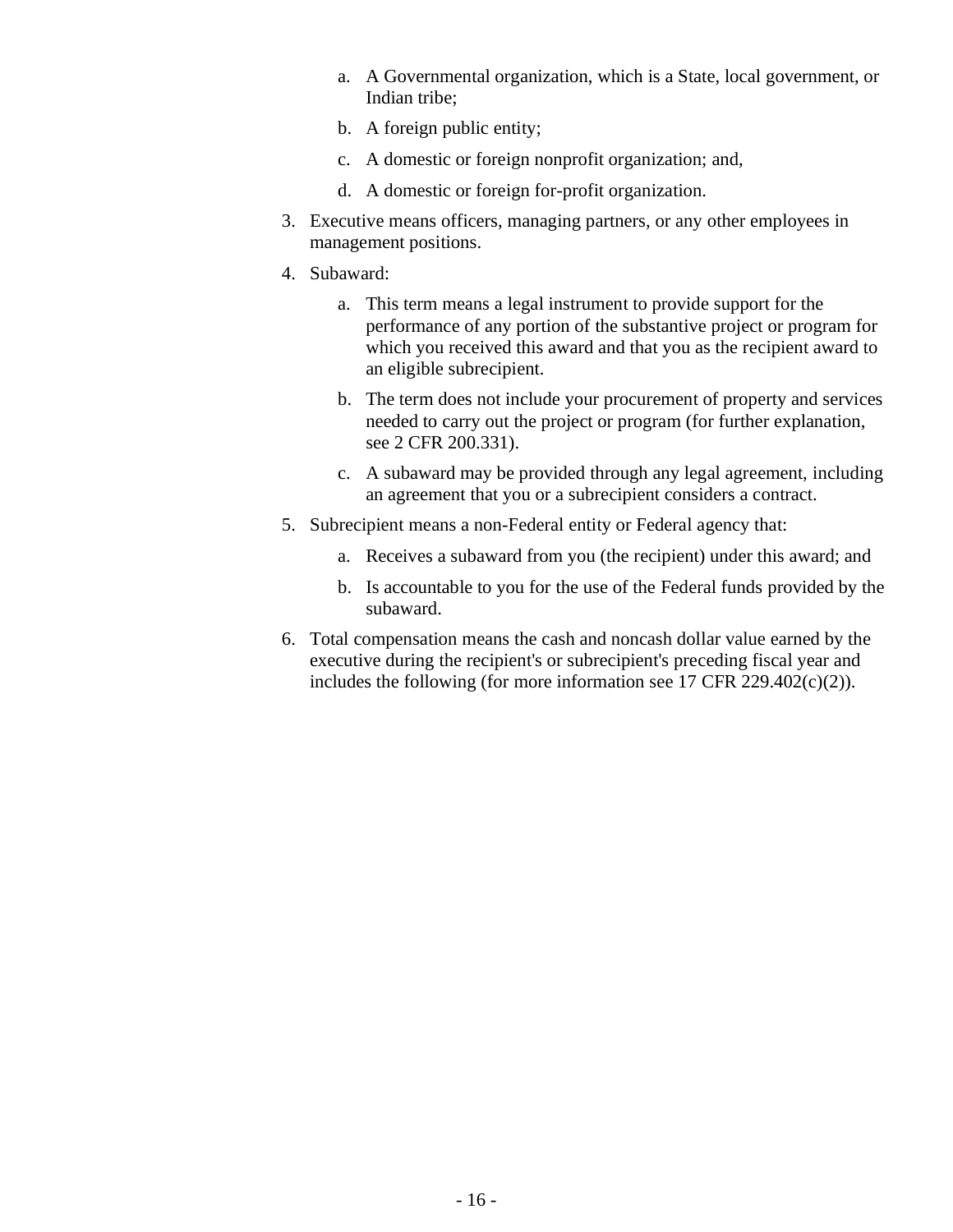- <span id="page-16-0"></span>I. Trafficking in persons.
	- A. Provisions applicable to a recipient that is a private entity.
		- 1. You as the recipient, your employees, subrecipients under this award, and subrecipients' employees may not
			- a. Engage in severe forms of trafficking in persons during the period of time that the award is in effect;
			- b. Procure a commercial sex act during the period of time that the award is in effect; or
			- c. Use forced labor in the performance of the award or subawards under the award.
		- 2. We as the Federal awarding agency may unilaterally terminate this award, without penalty, if you or a subrecipient that is a private entity  $$ 
			- a. Is determined to have violated a prohibition in paragraph A.1 of this award term; or
			- b. Has an employee who is determined by the agency official authorized to terminate the award to have violated a prohibition in paragraph A.1 of this award term through conduct that is either
				- i. Associated with performance under this award; or
				- ii. Imputed to you or the subrecipient using the standards and due process for imputing the conduct of an individual to an organization that are provided in 2 CFR part 180, "OMB Guidelines to Agencies on Governmentwide Debarment and Suspension (Nonprocurement)," as implemented by our agency at 2 CFR part 601.
	- B. Provision applicable to a recipient other than a private entity. We as the Federal awarding agency may unilaterally terminate this award, without penalty, if a subrecipient that is a private entity—
		- 1. Is determined to have violated an applicable prohibition in paragraph A.1 of this award term; or
		- 2. Has an employee who is determined by the agency official authorized to terminate the award to have violated an applicable prohibition in paragraph A.1 of this award term through conduct that is either
			- a. Associated with performance under this award; or
			- b. Imputed to the subrecipient using the standards and due process for imputing the conduct of an individual to an organization that are provided in 2 CFR part 180, "OMB Guidelines to Agencies on Governmentwide Debarment and Suspension (Nonprocurement)," as implemented by our agency at 2 CFR part 601.
	- C. Provisions applicable to any recipient.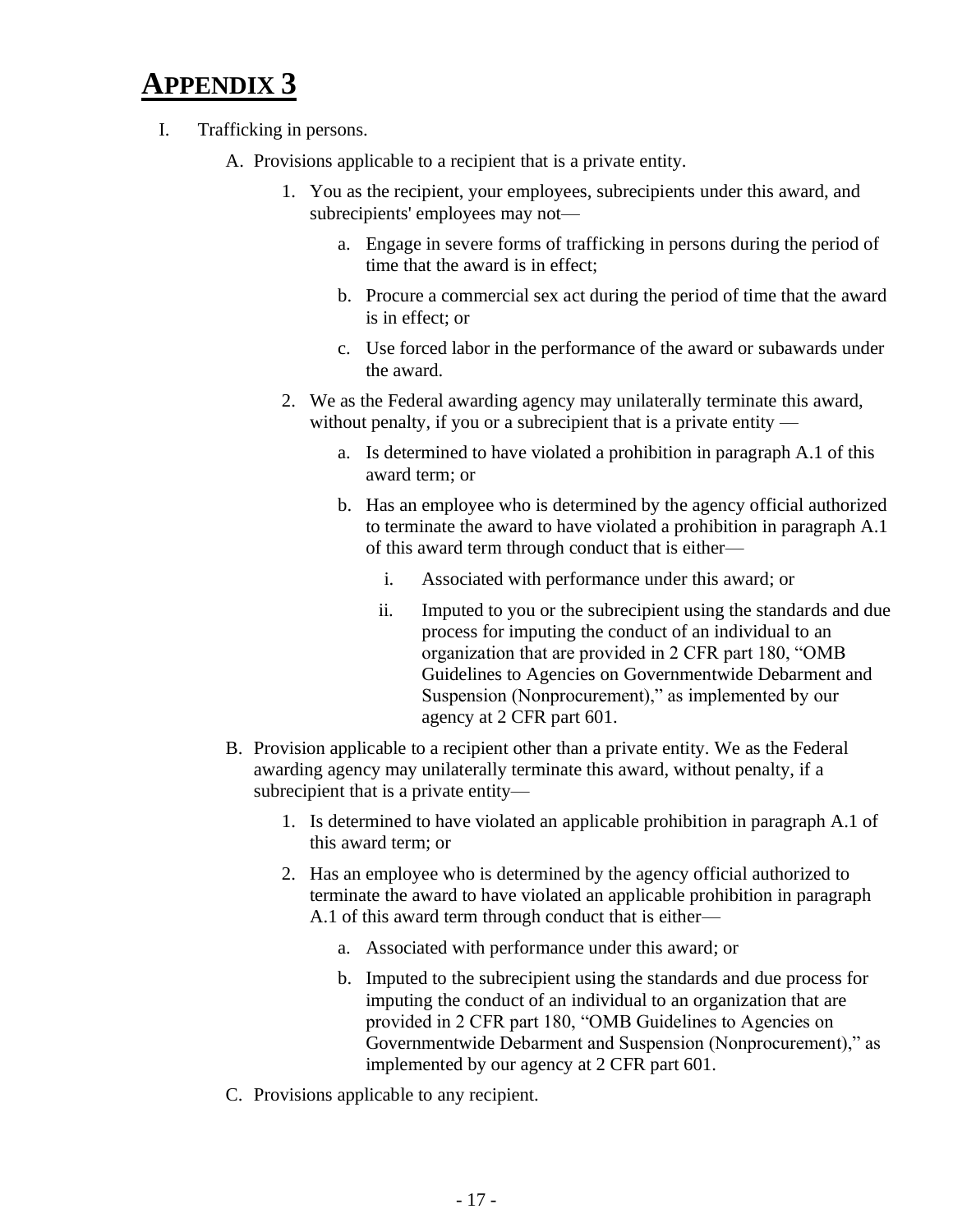- 1. You must inform us immediately of any information you receive from any source alleging a violation of a prohibition in paragraph A.1 of this award term.
- 2. Our right to terminate unilaterally that is described in paragraph A.2 or b. of this section:
	- a. Implements section 106(g) of the Trafficking Victims Protection Act of 2000 (TVPA), as amended (22 U.S.C. 7104(g)), and
	- b. Is in addition to all other remedies for noncompliance that are available to us under this award.
- 3. You must include the requirements of paragraph A.1 of this award term in any subaward you make to a private entity.
- D. Definitions. For purposes of this award term:
	- 1. "Employee" means either:
		- a. An individual employed by you or a subrecipient who is engaged in the performance of the project or program under this award; or
		- b. Another person engaged in the performance of the project or program under this award and not compensated by you including, but not limited to, a volunteer or individual whose services are contributed by a third party as an in-kind contribution toward cost sharing or matching requirements.
	- 2. "Forced labor" means labor obtained by any of the following methods: the recruitment, harboring, transportation, provision, or obtaining of a person for labor or services, through the use of force, fraud, or coercion for the purpose of subjection to involuntary servitude, peonage, debt bondage, or slavery.
	- 3. "Private entity":
		- a. Means any entity other than a State, local government, Indian tribe, or foreign public entity, as those terms are defined in 2 CFR 175.25.
		- b. Includes:
			- i. A nonprofit organization, including any nonprofit institution of higher education, hospital, or tribal organization other than one included in the definition of Indian tribe at 2 CFR 175.25(b).
			- ii. A for-profit organization.
	- 4. "Severe forms of trafficking in persons," "commercial sex act," and "coercion" have the meanings given at section 103 of the TVPA, as amended (22 U.S.C. 7102).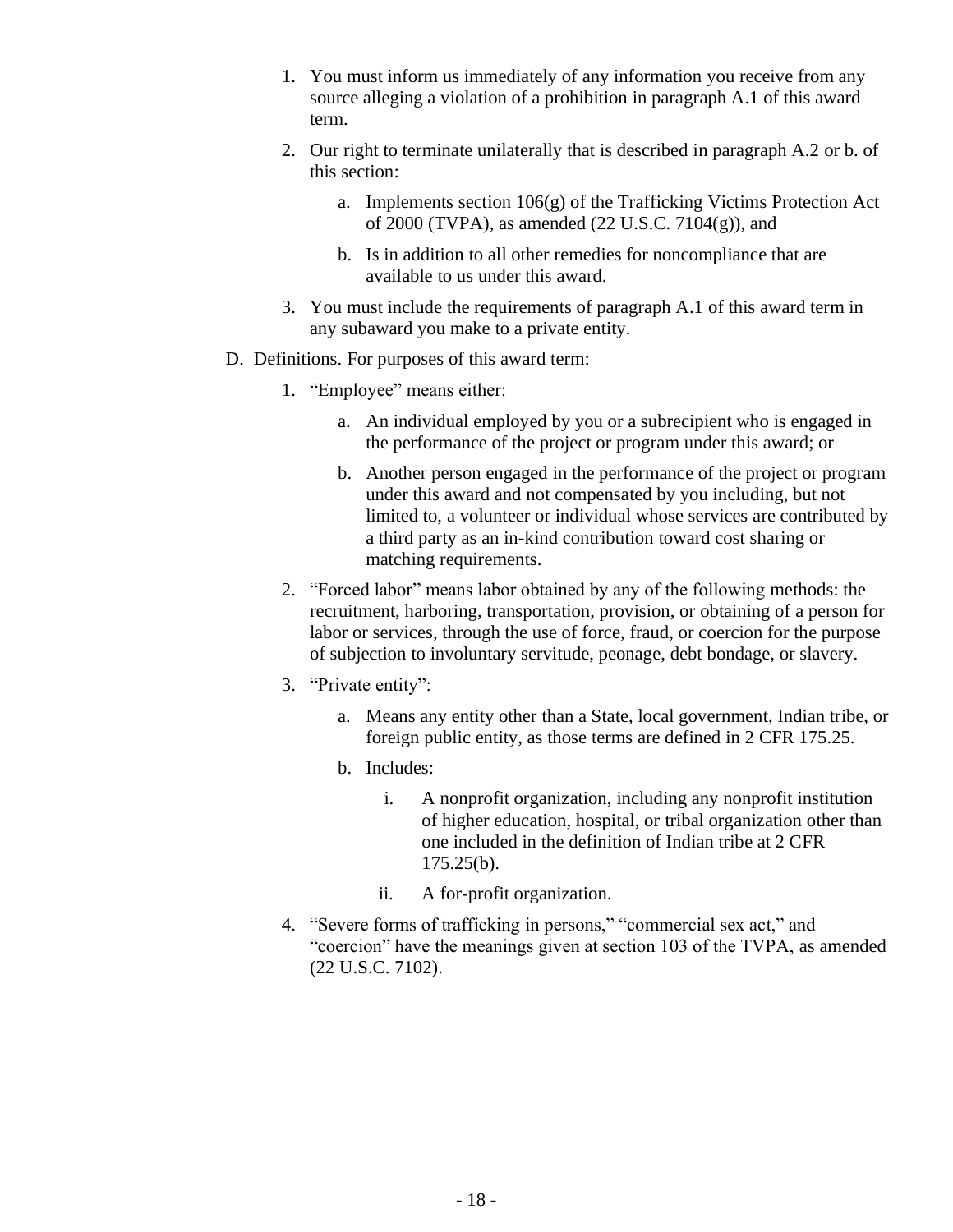- <span id="page-18-0"></span>I. Reporting of Matters Related to Recipient Integrity and Performance
	- A. General Reporting Requirement

If the total value of your currently active grants, cooperative agreements, and procurement contracts from all Federal awarding agencies exceeds \$10,000,000 for any period of time during the period of performance of this Federal award, then you as the recipient during that period of time must maintain the currency of information reported to the System for Award Management (SAM) that is made available in the designated integrity and performance system (currently the Federal Awardee Performance and Integrity Information System (FAPIIS)) about civil, criminal, or administrative proceedings described in paragraph 2 of this award term and condition. This is a statutory requirement under section 872 of Public Law 110-417, as amended (41 U.S.C. 2313). As required by section 3010 of Public Law 111-212, all information posted in the designated integrity and performance system on or after April 15, 2011, except past performance reviews required for Federal procurement contracts, will be publicly available.

B. Proceedings About Which You Must Report

Submit the information required about each proceeding that:

- 1. Is in connection with the award or performance of a grant, cooperative agreement, or procurement contract from the Federal Government;
- 2. Reached its final disposition during the most recent five-year period; and
- 3. Is one of the following:
	- a. A criminal proceeding that resulted in a conviction, as defined in paragraph 5 of this award term and condition;
	- b. A civil proceeding that resulted in a finding of fault and liability and payment of a monetary fine, penalty, reimbursement, restitution, or damages of \$5,000 or more;
	- c. An administrative proceeding, as defined in paragraph E.1. of this award term and condition, that resulted in a finding of fault and liability and your payment of either a monetary fine or penalty of \$5,000 or more or reimbursement, restitution, or damages in excess of \$100,000; or
	- d. Any other criminal, civil, or administrative proceeding if:
		- i. It could have led to an outcome described in paragraph B.3.a., b., or c. of this award term and condition;
		- ii. It had a different disposition arrived at by consent or compromise with an acknowledgment of fault on your part; and
		- iii. The requirement in this award term and condition to disclose information about the proceeding does not conflict with applicable laws and regulations.